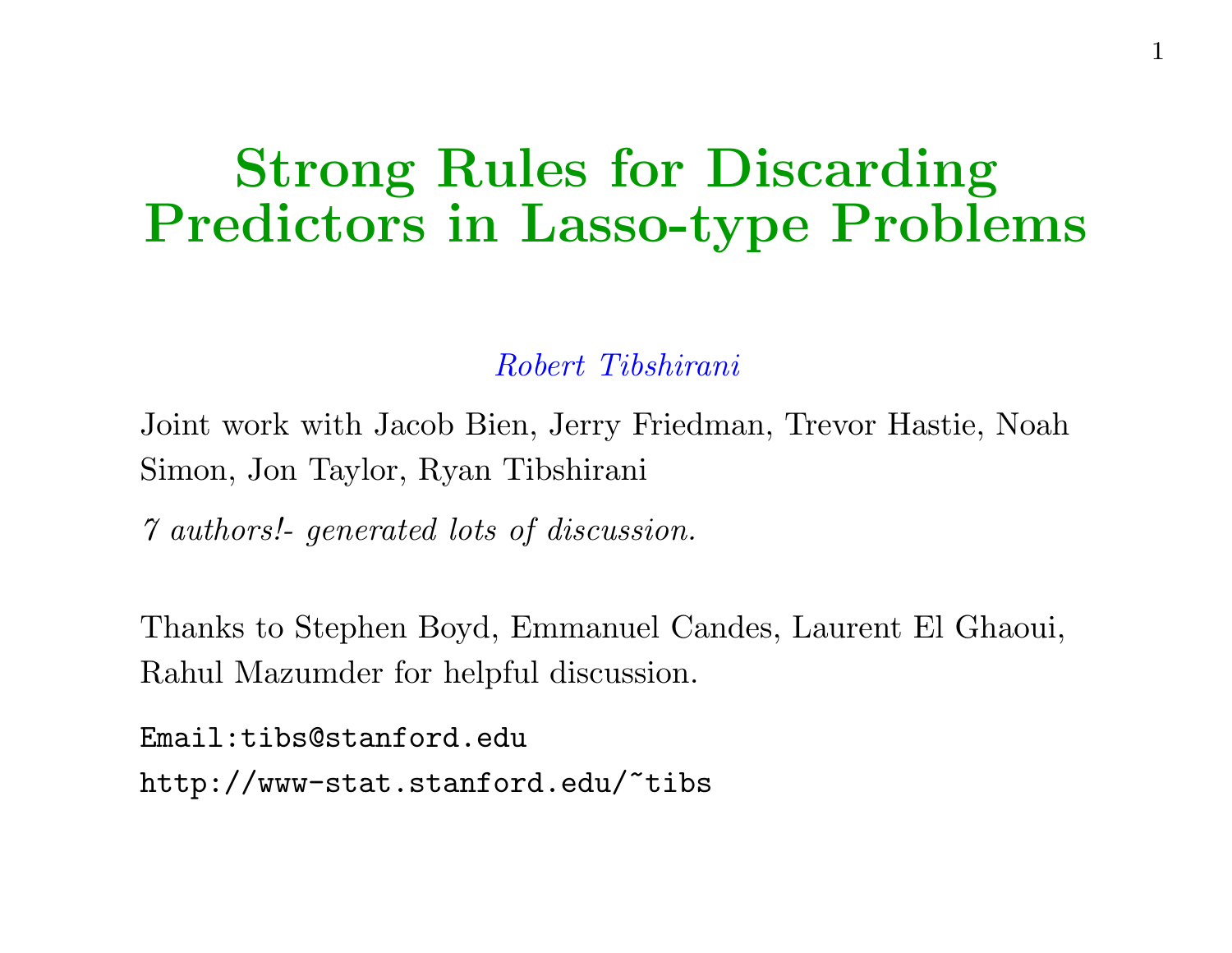#### "God knows the last thing we need is another algorithm for the lasso"

Stephen Boyd, Sept 28, 2010

This is not quite <sup>a</sup> talk about algorithms for the lasso– but ideas for speeding up existing algorithms.

Also reveals interesting aspects of convex statistical problems.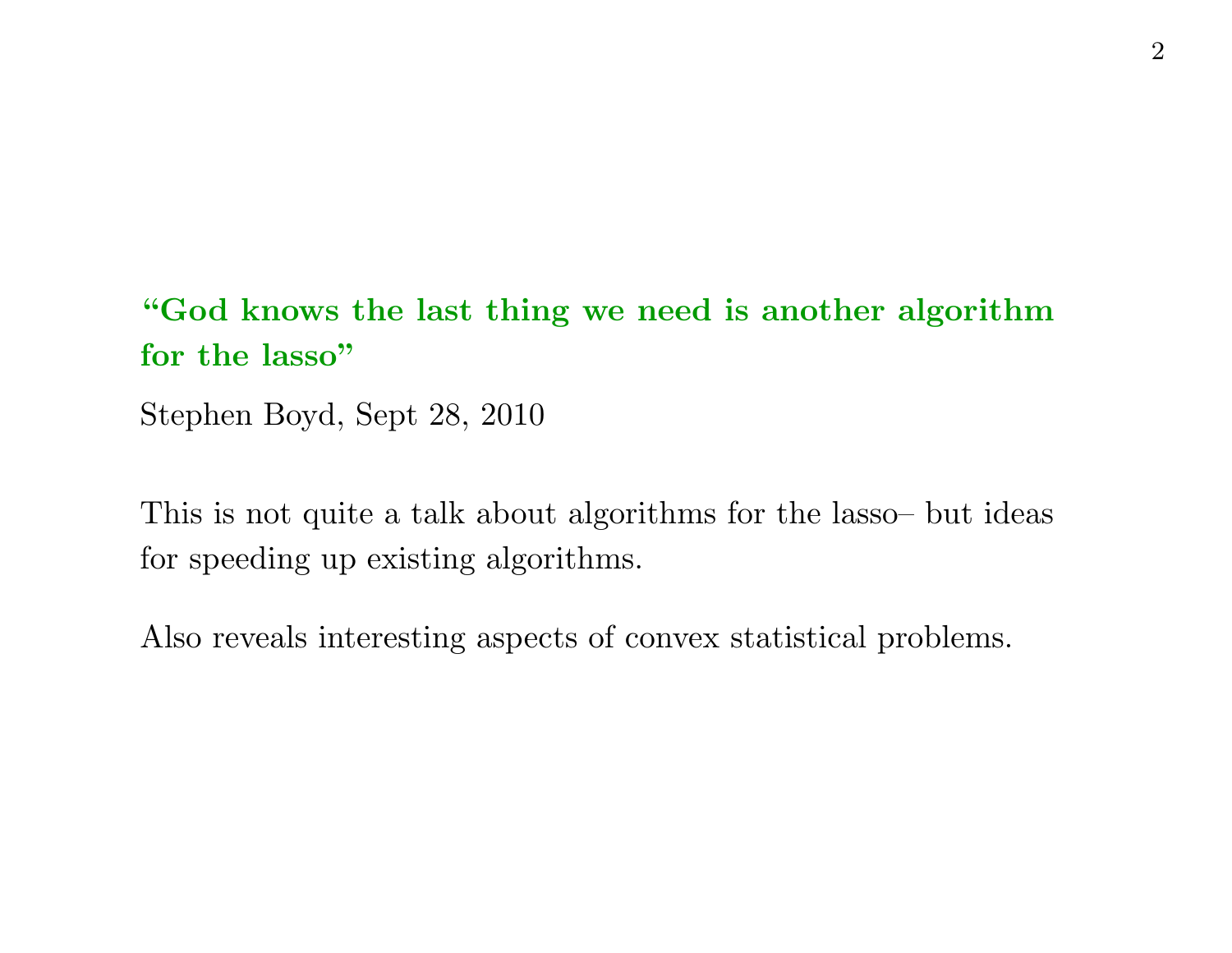#### Top <sup>7</sup> reasons why this Lasso/L1 stuff may have gone too far

- 1. One of Tibshirani's students just wrote a paper on the "Generalized adaptive doubly sparse grouped relaxed lasso"
- 2. One of Candes's students just wrote a paper on the "Near-optimality of the generalized adaptive doubly sparse grouped relaxed lasso"
- 3. One of Donoho's students just wrote a paper on "Higher criticism for near-optimality of the generalized adaptive doubly sparse grouped relaxed lasso"
- 4. Papers are now being rejected out-of-hand from Statistica Sinica if they don't mention L1 penalties at least three times in the abstract
- 5. There are now more Lasso algorithms than millionaires at FaceBook
- 6. Someone discovered <sup>a</sup> computational fact about the lasso that's NOT an exercise in Boyd's Convex Optimization book
- 7. The Bayesians are getting really pissed off!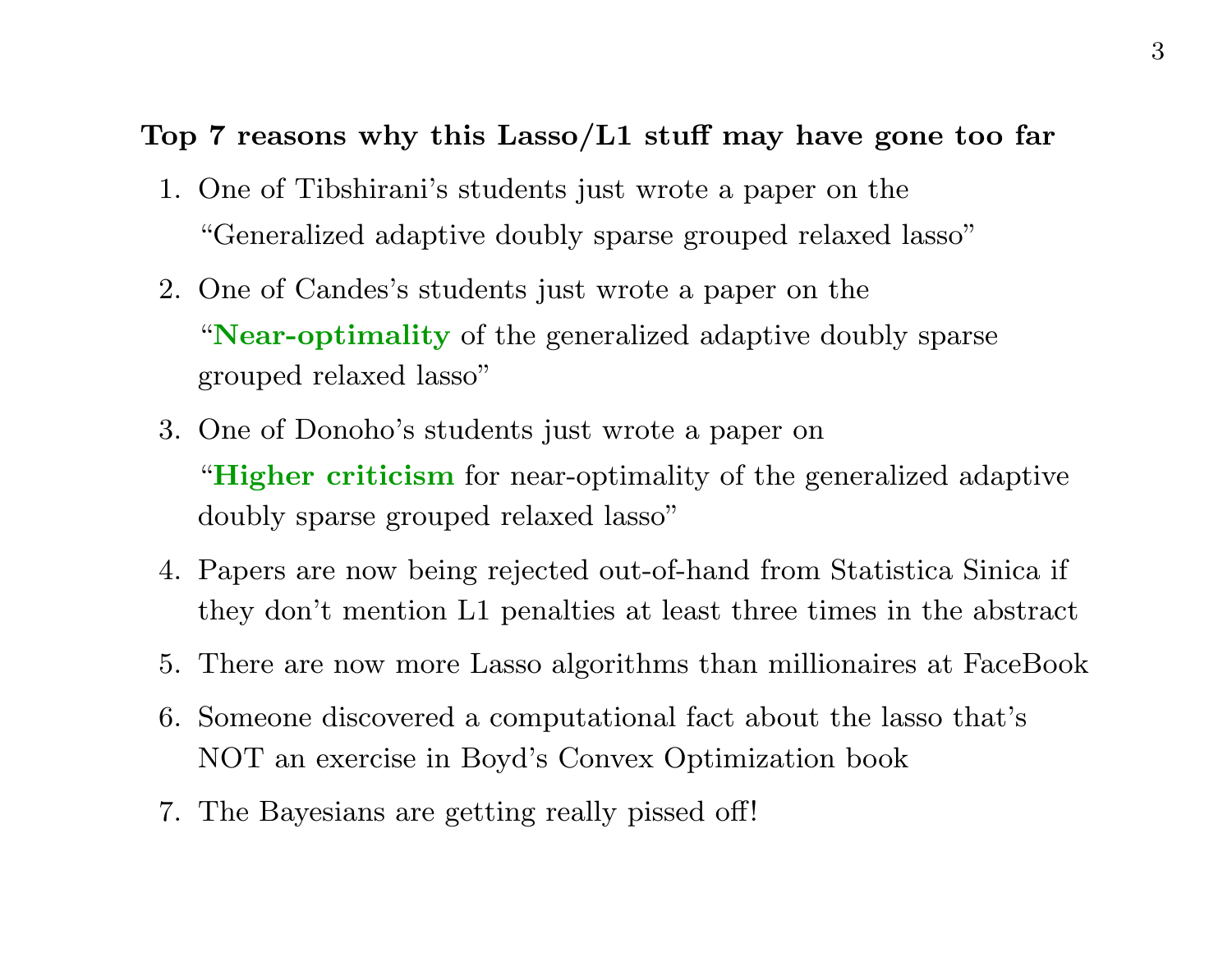# The Lasso

Usual regression setting  $N \times p$  matrix of predictors **X**, N-vector of outcomes y.

$$
\hat{\boldsymbol{\beta}} = \operatorname{argmin}_{\boldsymbol{\beta}} \frac{1}{2} \|\mathbf{y} - \mathbf{X}\boldsymbol{\beta}\|_2^2 + \lambda \|\boldsymbol{\beta}\|_1,\tag{1}
$$

" $\ell_1$ - regression", "Basis pursuit" (Chen, Donoho and Saunders, 1997). Delivers a sparse solution vector  $\hat{\boldsymbol{\beta}}$ .

Let  $\mathbf{x}_j$  be the j<sup>th</sup> column of **X**.

**Question:** before we fit the lasso for a fixed value  $\lambda$ , can we safely discard a predictor  $j$  (set  $\hat{\beta}_j = 0$ ) based just on the inner product  $\mathbf{x}_i^T \mathbf{y}$ ?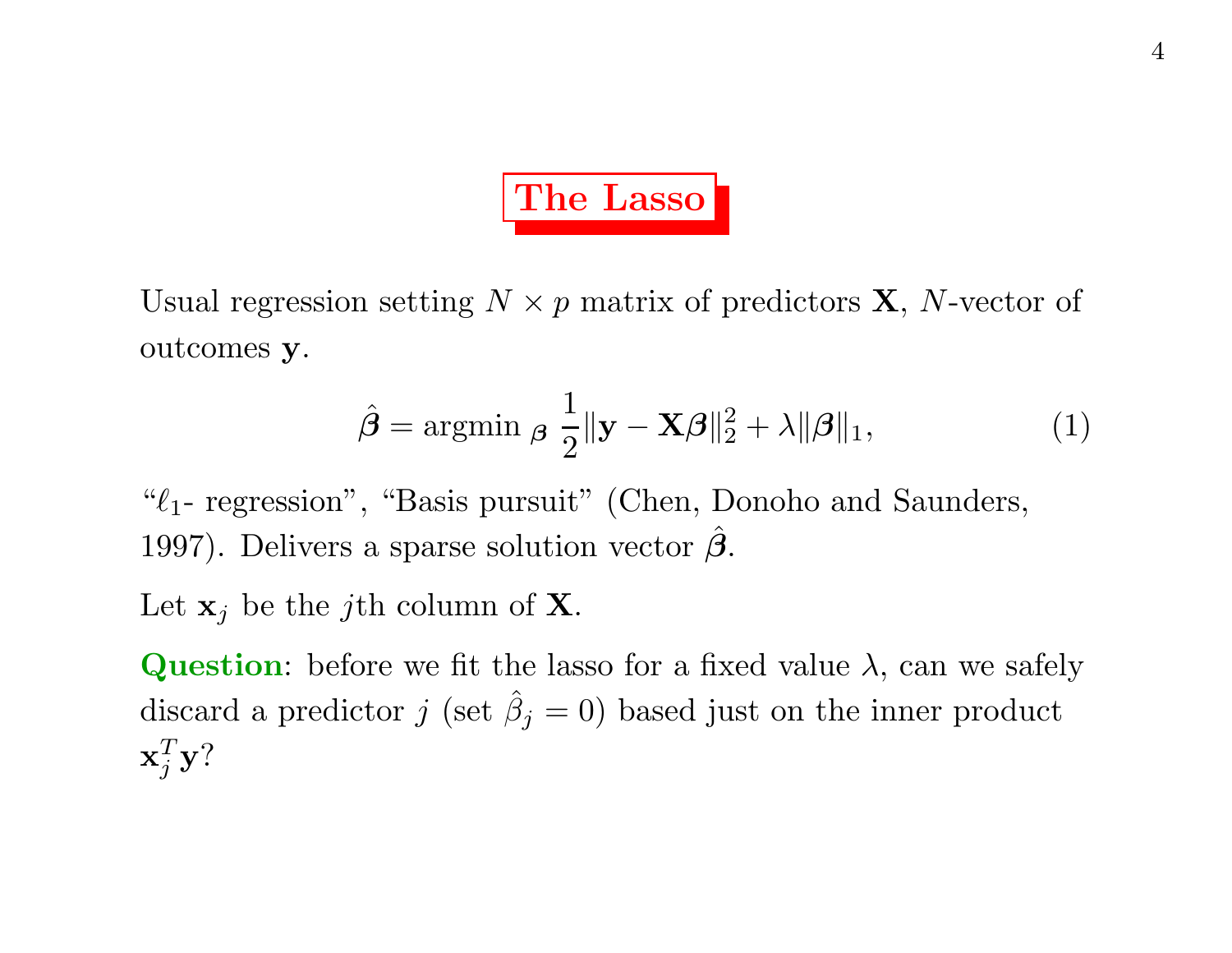

Think of linear regression analogy- where marginal correlation can be zero while partial correlation is not.

Lasso becomes linear regression as  $\lambda \to 0$ .

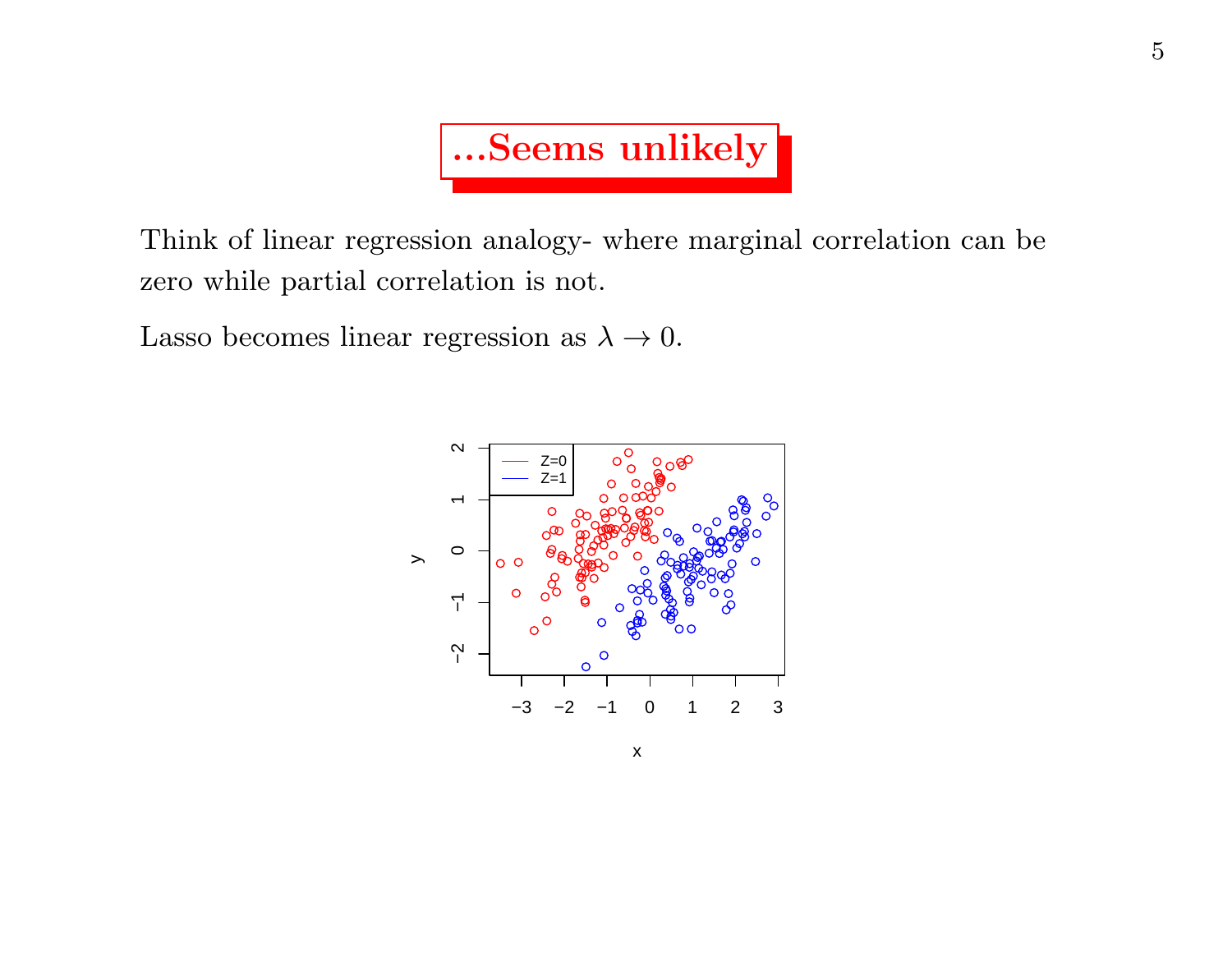Surprise! (to me, at least)

- El Ghaoui et al. (2010) recently derived "SAFE" rules that guarantee that a predictor will have a coefficient of zero in the lasso fit with parameter  $\lambda$ , based just on the inner product  $\mathbf{x}_i^T \mathbf{y}$ .
- They are useful for saving time and space in lasso-type computations, but they are limited in what they can achieve
- In this talk we propose strong rules that are sequential and discard many more predictors than the SAFE rules.
- BUT the strong rules are not foolproof— sometimes they discard predictors that have a non-zero coefficient. Fortunately they can be combined with simple checks of the KKT conditions to make them safe.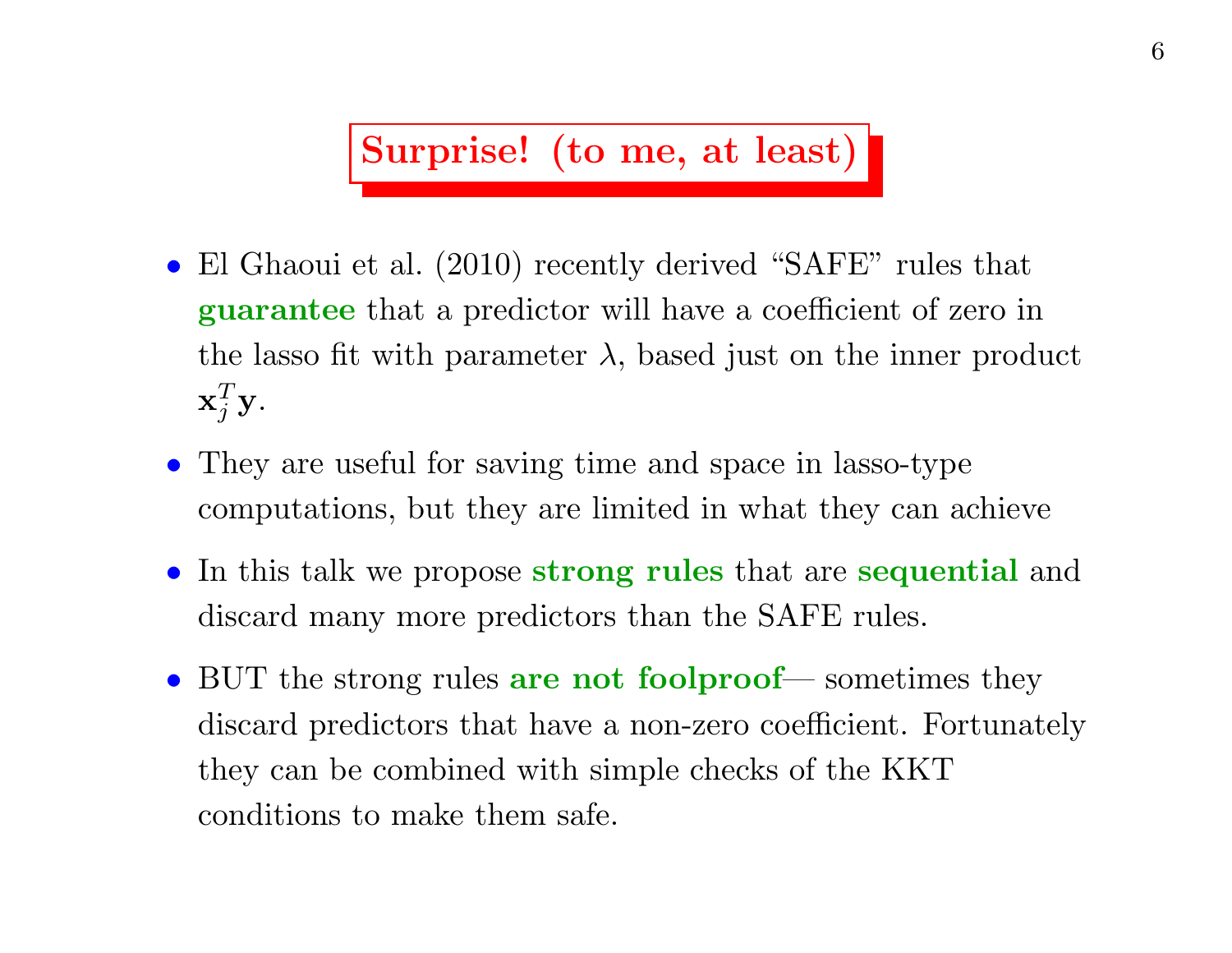

- The SAFE rules and their derivation from the dual
- Strong rules for lasso
- $\bullet\,$  Implementation and Timings
- Strong rules for general problems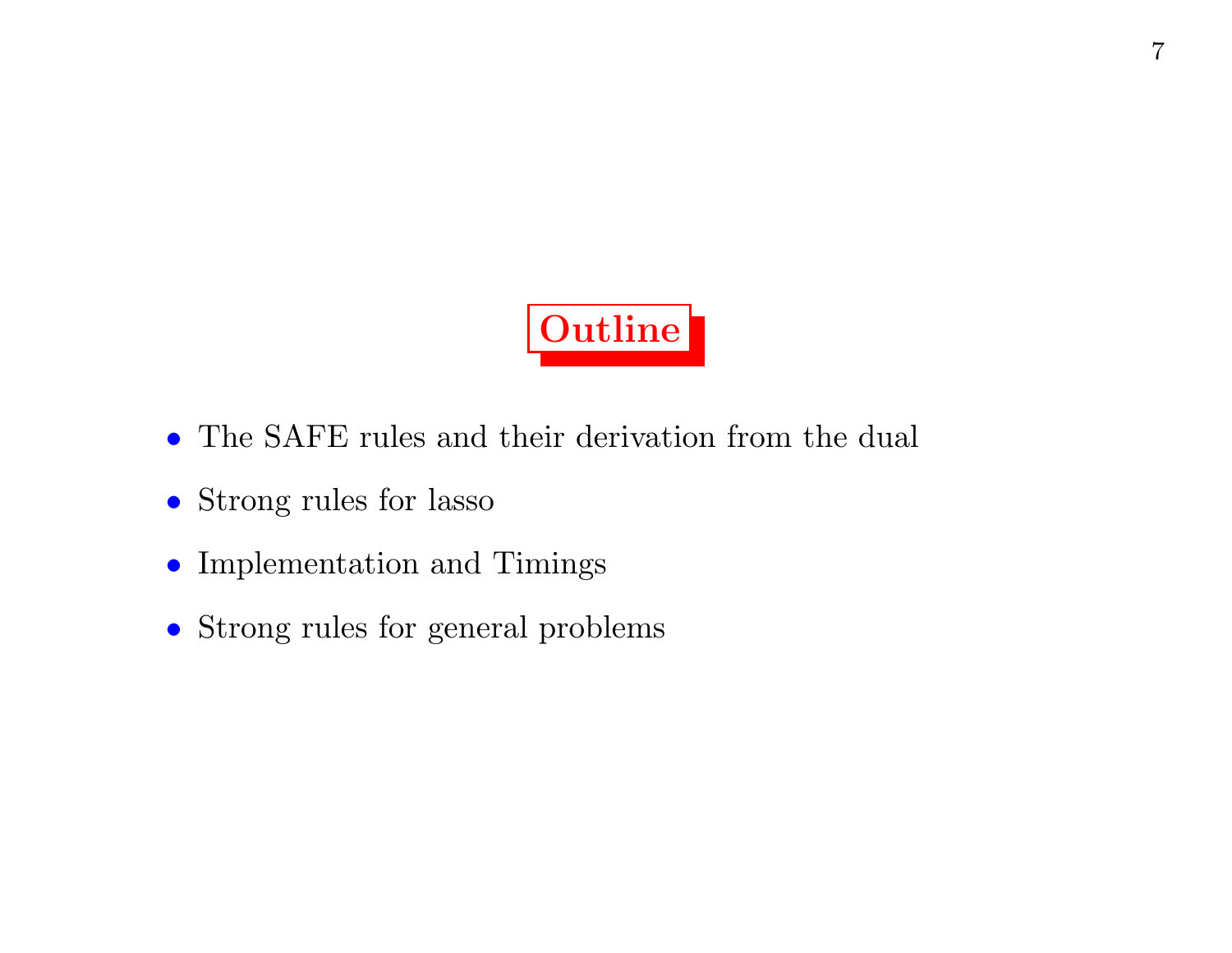## Related work

- Sure independence screening "SIS" (Fan and Ly 2008) screens predictors based on inner products, and then fits on remaining predictors; asymptotic justification; goal is not to obtain the exact lasso solution
- This talk is about **exact computation** for the lasso, not asymptotic approximation. But it may have consequences for SIS as well.
- Wu, Chen, Hastie, Sobel and Lange (2009) proposed "swindles" for screening predictors in  $\ell_1$ -penalized logistic regression, based on the univariate inner products. Similar idea to this talk, but not as principled and not sequential.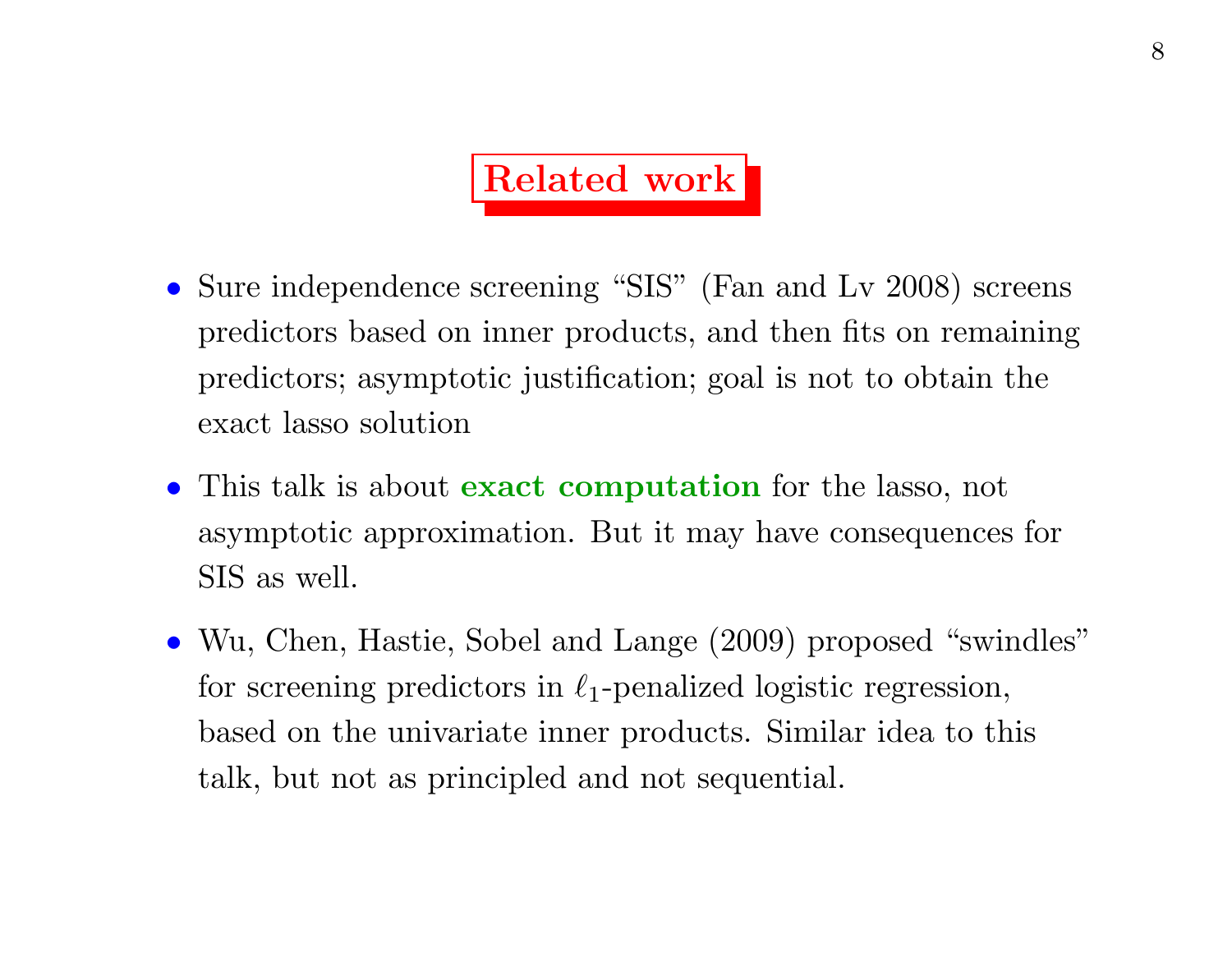#### SAFE rules for the Lasso

$$
\hat{\boldsymbol{\beta}} = \operatorname{argmin}_{\boldsymbol{\beta}} \frac{1}{2} \|\mathbf{y} - \mathbf{X}\boldsymbol{\beta}\|_2^2 + \lambda \|\boldsymbol{\beta}\|_1,\tag{2}
$$

SAFE rule: discard predictor  $j$  if

$$
|\mathbf{x}_j^T \mathbf{y}| < \lambda - ||\mathbf{x}_j||_2 ||\mathbf{y}||_2 \frac{\lambda_{\max} - \lambda}{\lambda_{\max}},
$$
 (3)

where  $\lambda_{\text{max}} = \max_j |\mathbf{x}_j^T \mathbf{y}|$  is the smallest  $\lambda$  for which all coefficients are zero.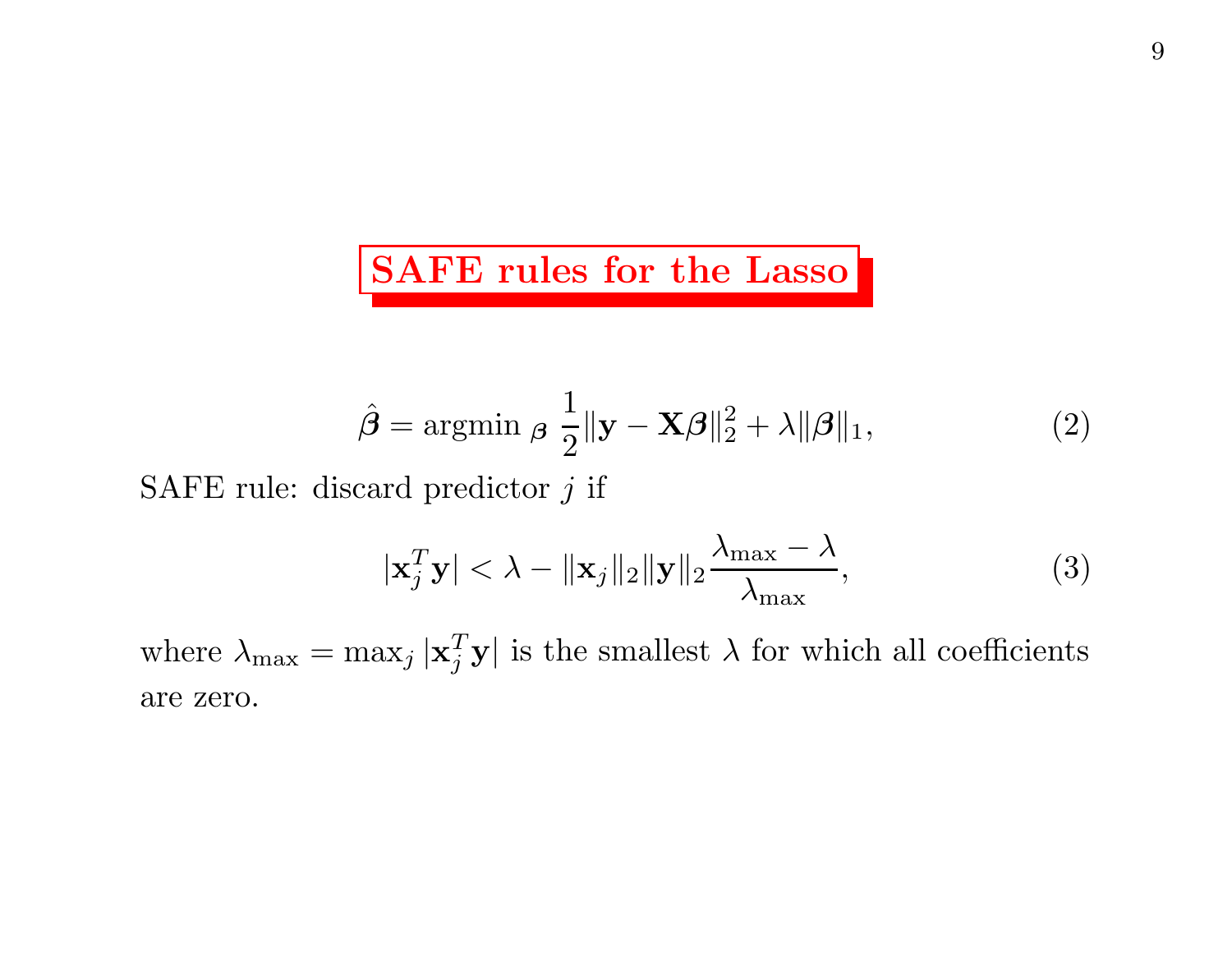#### More on the SAFE rule

$$
|\mathbf{x}_{j}^{T}\mathbf{y}| < \lambda - ||\mathbf{x}_{j}||_{2}||\mathbf{y}||_{2} \frac{\lambda_{\max} - \lambda}{\lambda_{\max}},
$$
\n(4)

• Necessary and sufficient (KKT) conditions for solution:

 $\bullet$ 

$$
\mathbf{x}_j^T(\mathbf{y} - \mathbf{X}\boldsymbol{\beta}) = \lambda \cdot s(\beta_j) \text{ subgradient equations}
$$

$$
s(\beta_j) = \text{sign}(\beta_j) \text{ if } \beta_j \neq 0, \ s(\beta_j) \in [-1, 1] \text{ if } \beta_j = 0
$$

- At  $\beta = 0$ , KKT conditions are simply  $\mathbf{x}_j^T \mathbf{y} = \pm \lambda_{\text{max}}$
- SAFE rule adjusts the bound downward, to account for the fact that we have moved from  $\lambda_{\text{max}}$  to  $\lambda$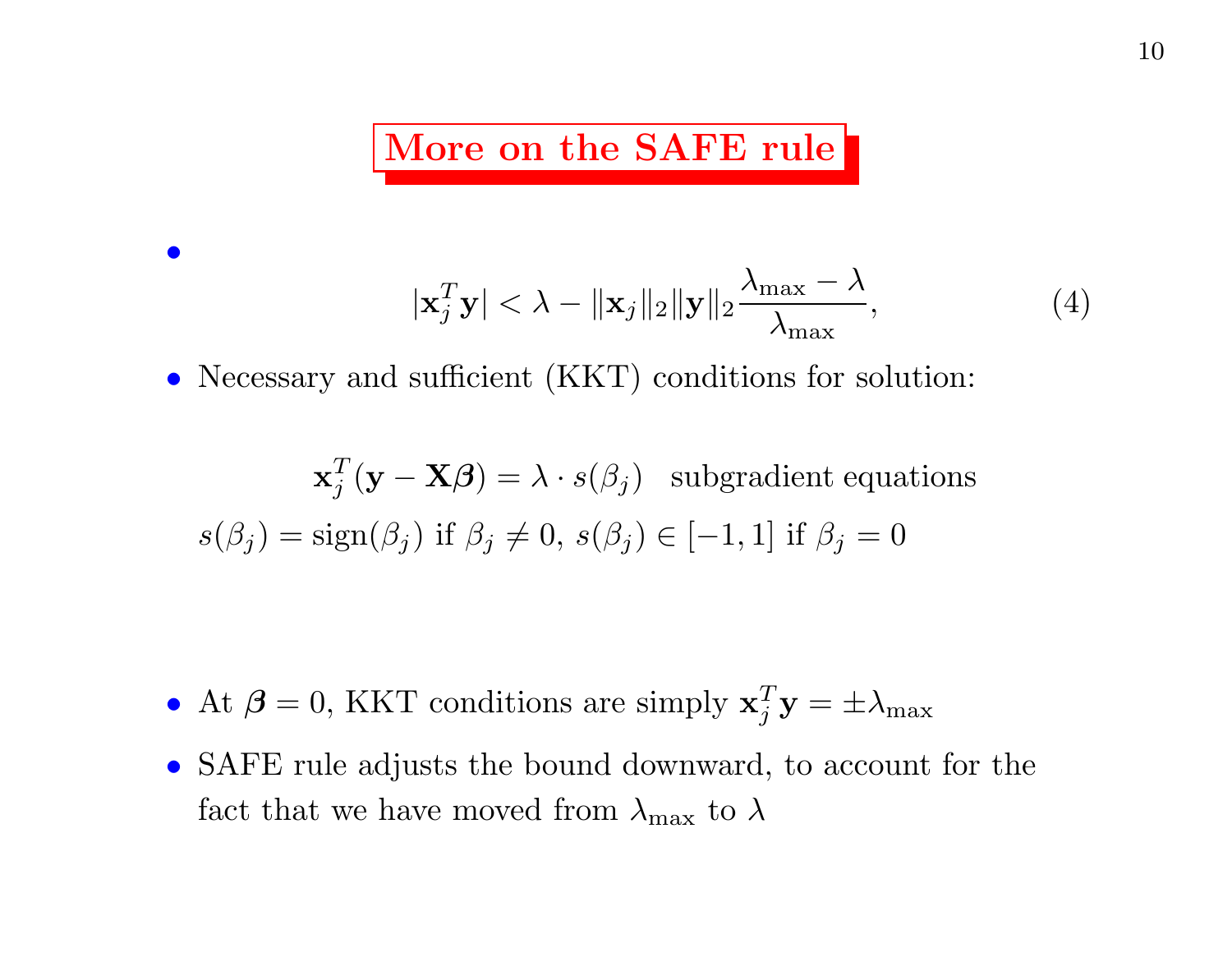#### SAFE bound for the  $X, Z$  example

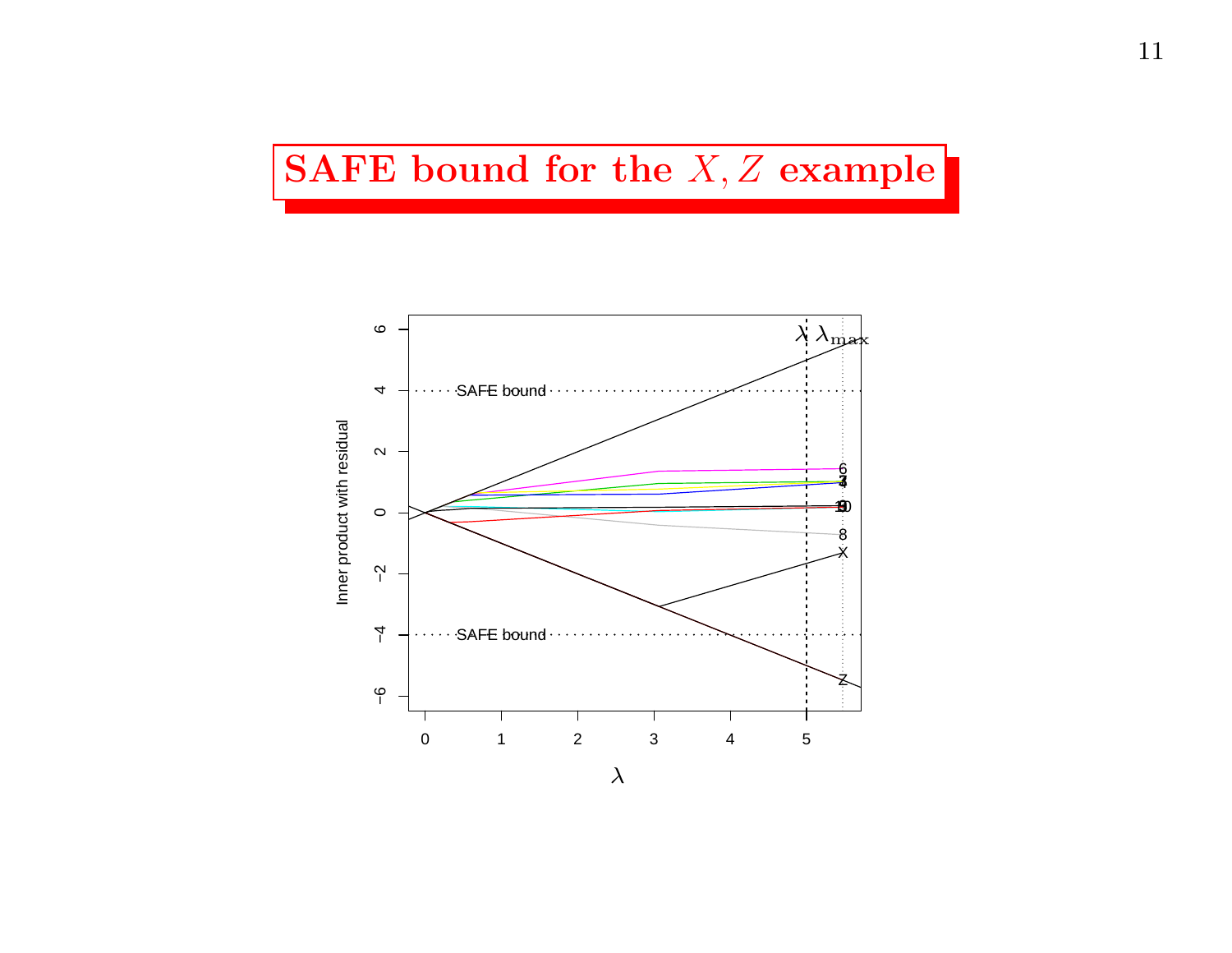#### ...with a smaller lambda

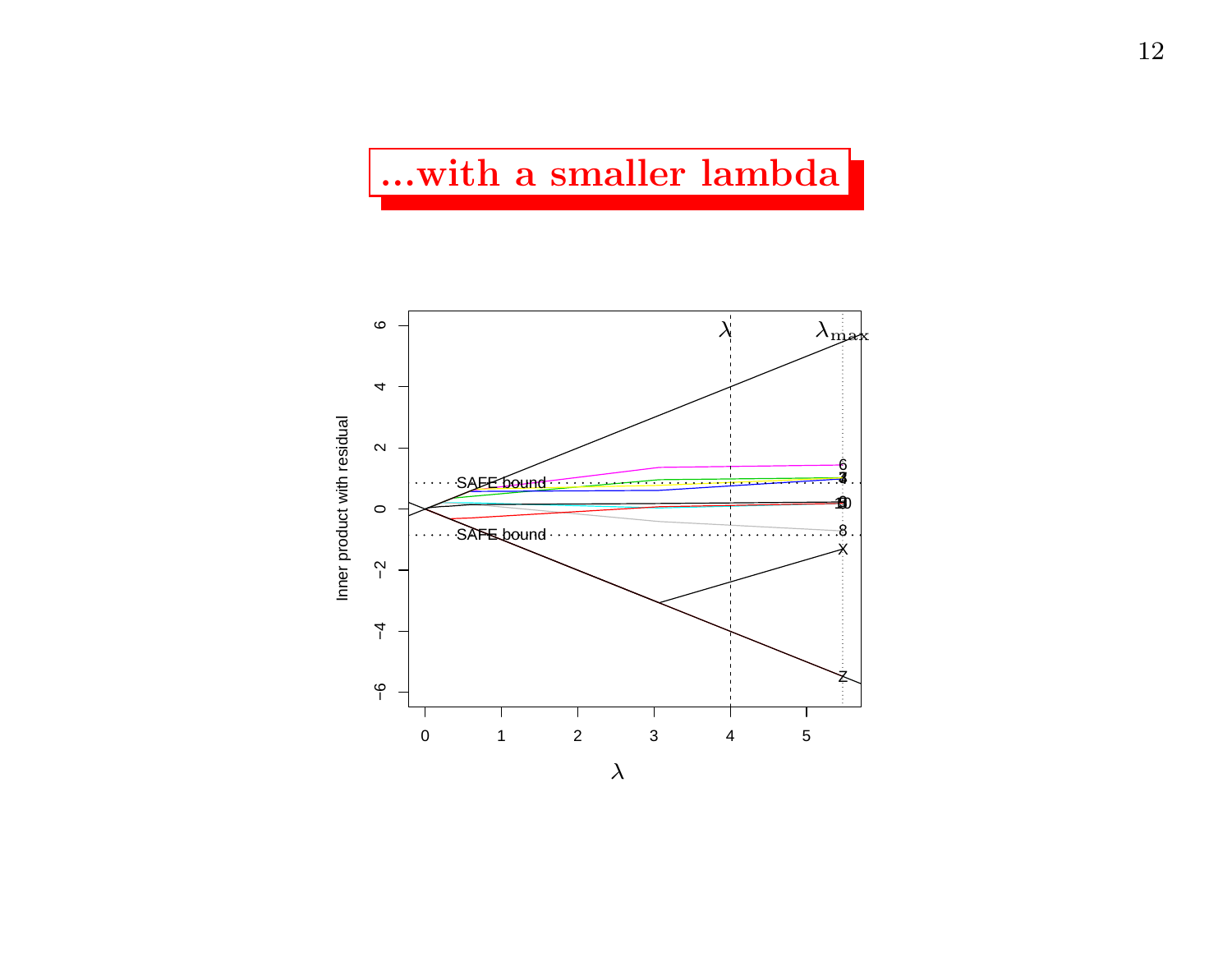#### ...with an even smaller lambda

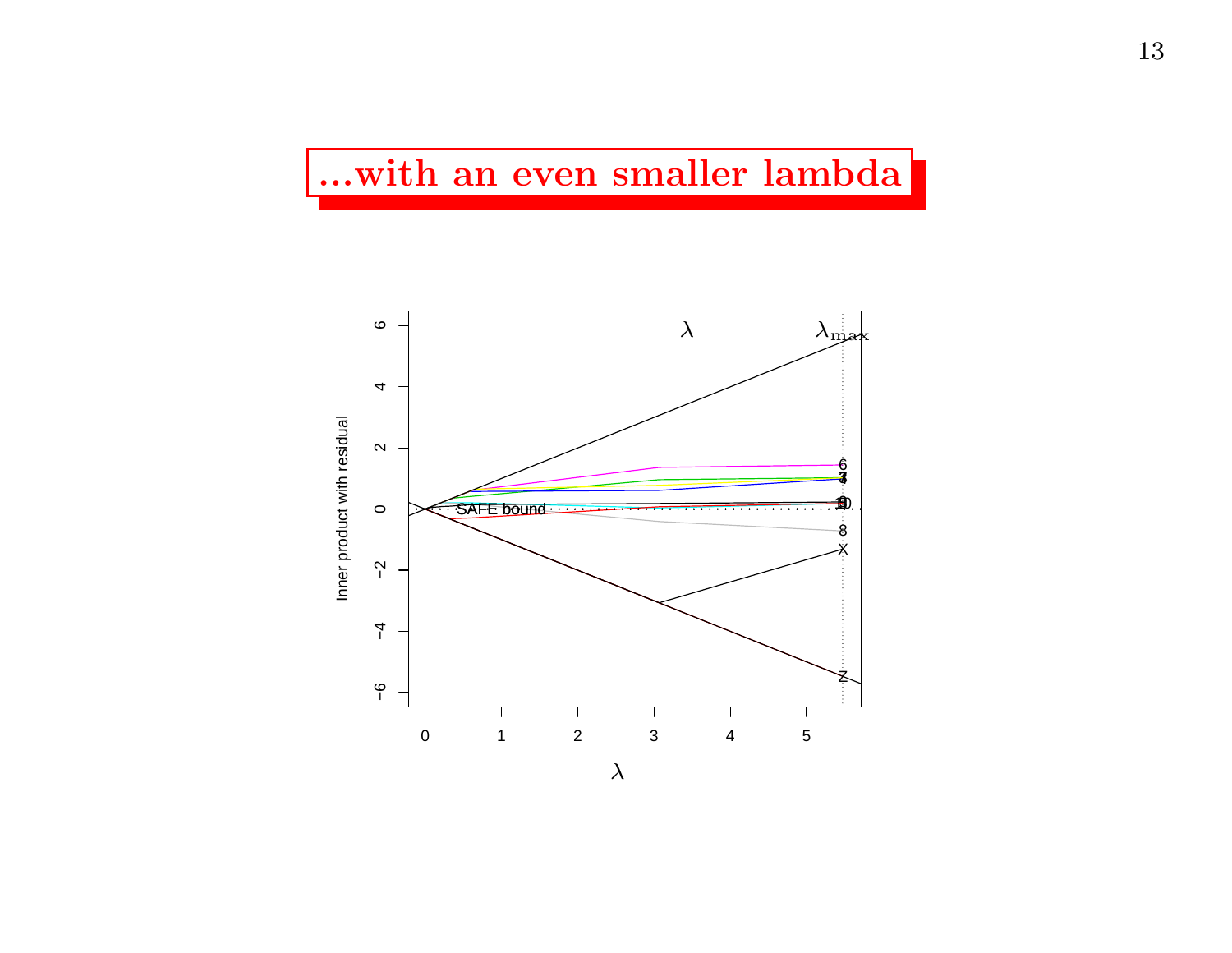### Derivation/proof for the SAFE bound

Start with lasso:  $\operatorname{argmin}_{\mathbb{E}} \frac{1}{2} ||\mathbf{y} - \mathbf{X}\boldsymbol{\beta}||^2 + \lambda ||\boldsymbol{\beta}||_1$ 

Focus on the equivalent Lagrange dual problem:

$$
\hat{\theta} = \underset{\theta}{\operatorname{argmax}} G(\theta) = \frac{1}{2} ||\mathbf{y}||_2^2 - \frac{1}{2} ||\mathbf{y} + \theta||_2^2
$$
  
subject to  $|\mathbf{x}_j^T \theta| \le \lambda$  for  $j = 1, \dots p$ . (5)

The relationship between the primal and dual solutions is  $\hat{\theta} = \mathbf{X}\hat{\beta} - \mathbf{y}$ .  $|\mathbf{x}_j^T \hat{\boldsymbol{\theta}}| < \lambda \text{ means } \hat{\beta}_j = 0.$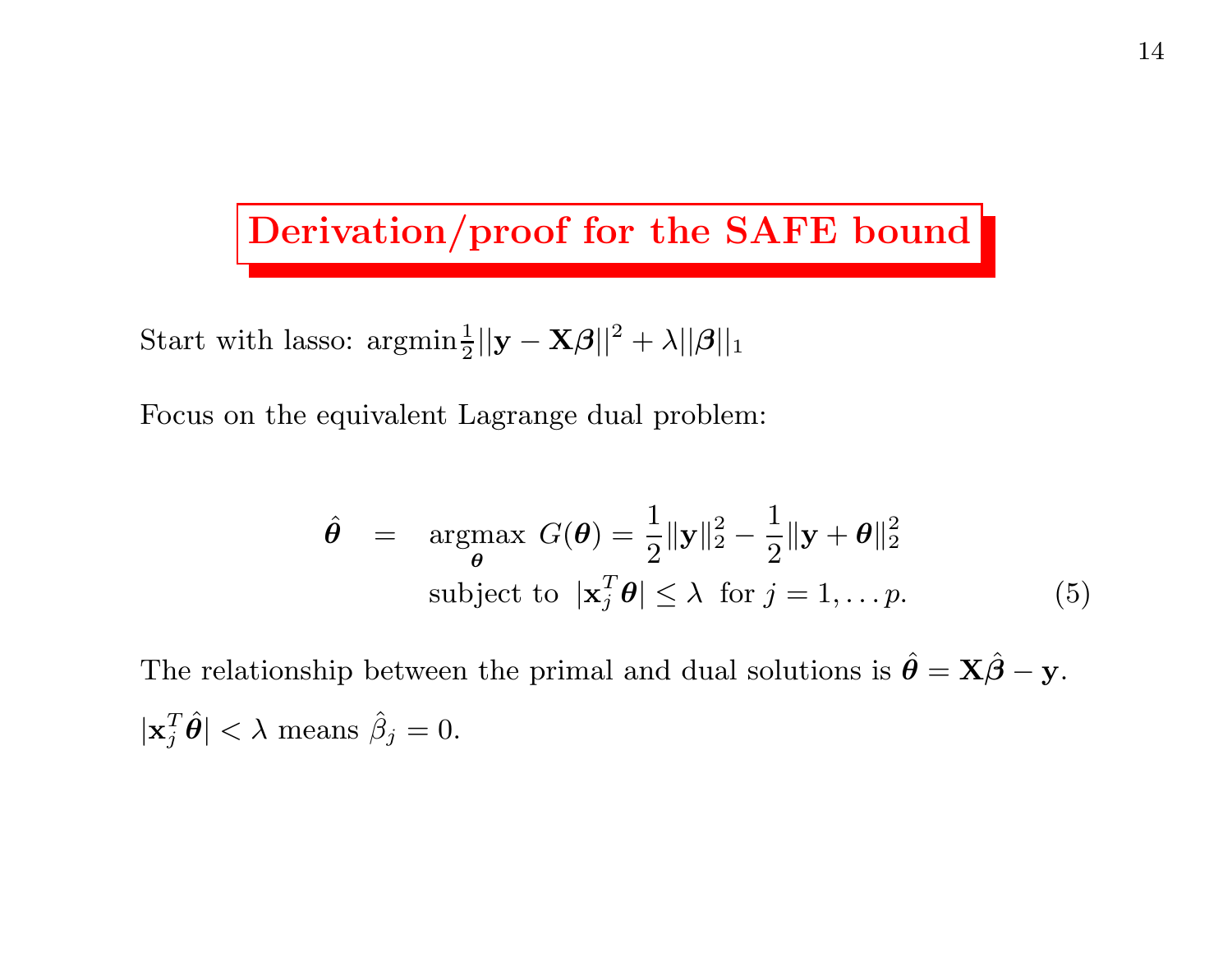### The dual of the lasso



Discard predictor j if  $m_j = \max_{\theta} |\mathbf{x}_j^T \theta|$  over the set  $G(\theta) \geq \gamma$  is less than  $\lambda$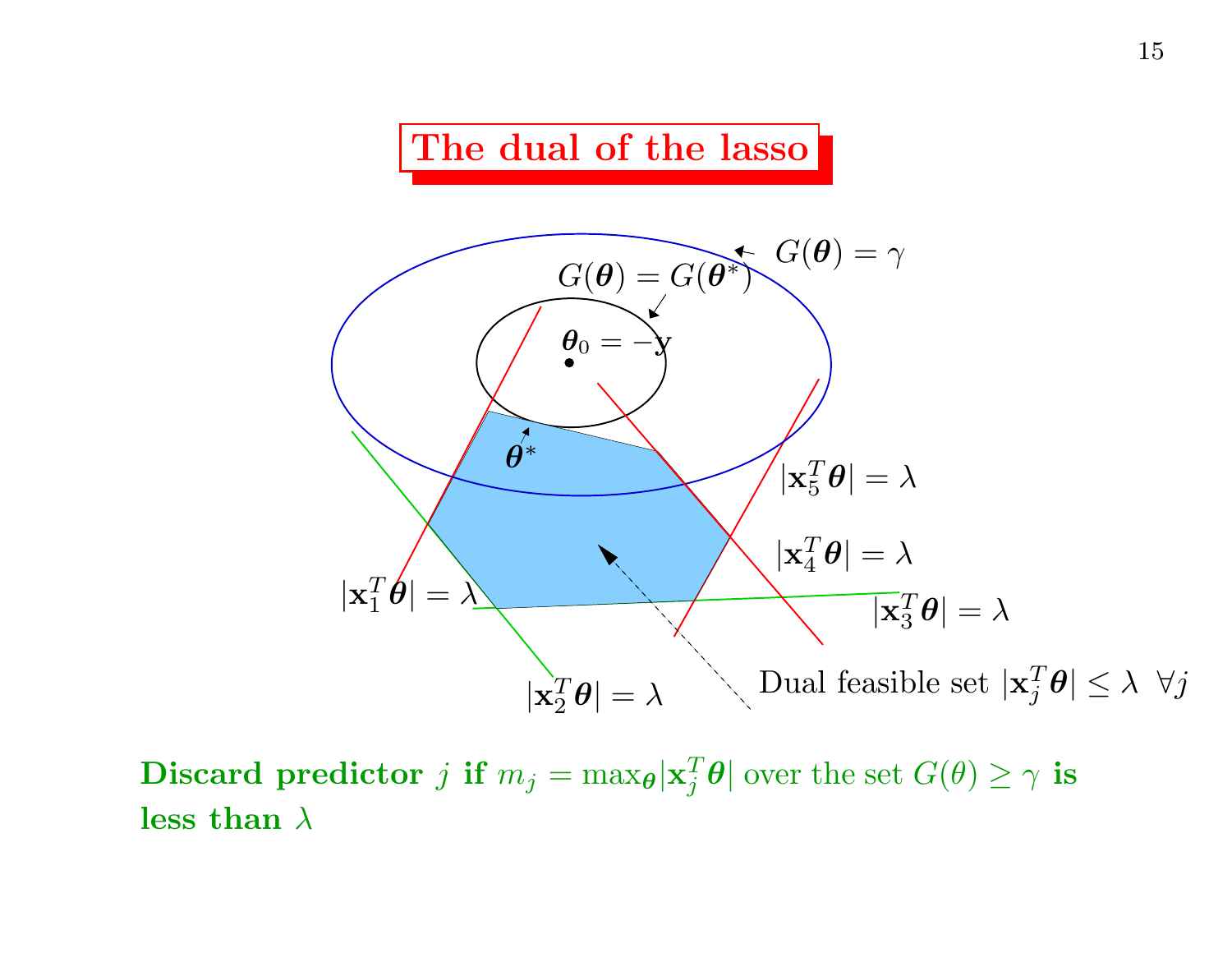#### Derivation of the SAFE rule

• Find a dual feasible point  $\theta'$  with dual value  $\gamma = G(\theta')$ .

• Find

$$
m_j = \max_{\theta} |\mathbf{x}_j^T \theta| \text{ over the set } G(\theta) \ge \gamma. \tag{6}
$$

- If  $m_j < \lambda$ , discard predictor j
- How to find  $\theta$ ? They suggest: start with  $\theta_0 = y$  and scale it so that it is feasible. Then the optimization in (6) can be done algebraically and this leads to the basic SAFE rule.
- They also derive a **recursive SAFE** rule which starts with  $\theta_0$ equal to the dual solution for some  $\lambda' > \lambda$ .
- For reference, we also compute the **Best SAFE rule** obtained by setting  $\theta_0$  equal to the actual dual solution at  $\lambda$ .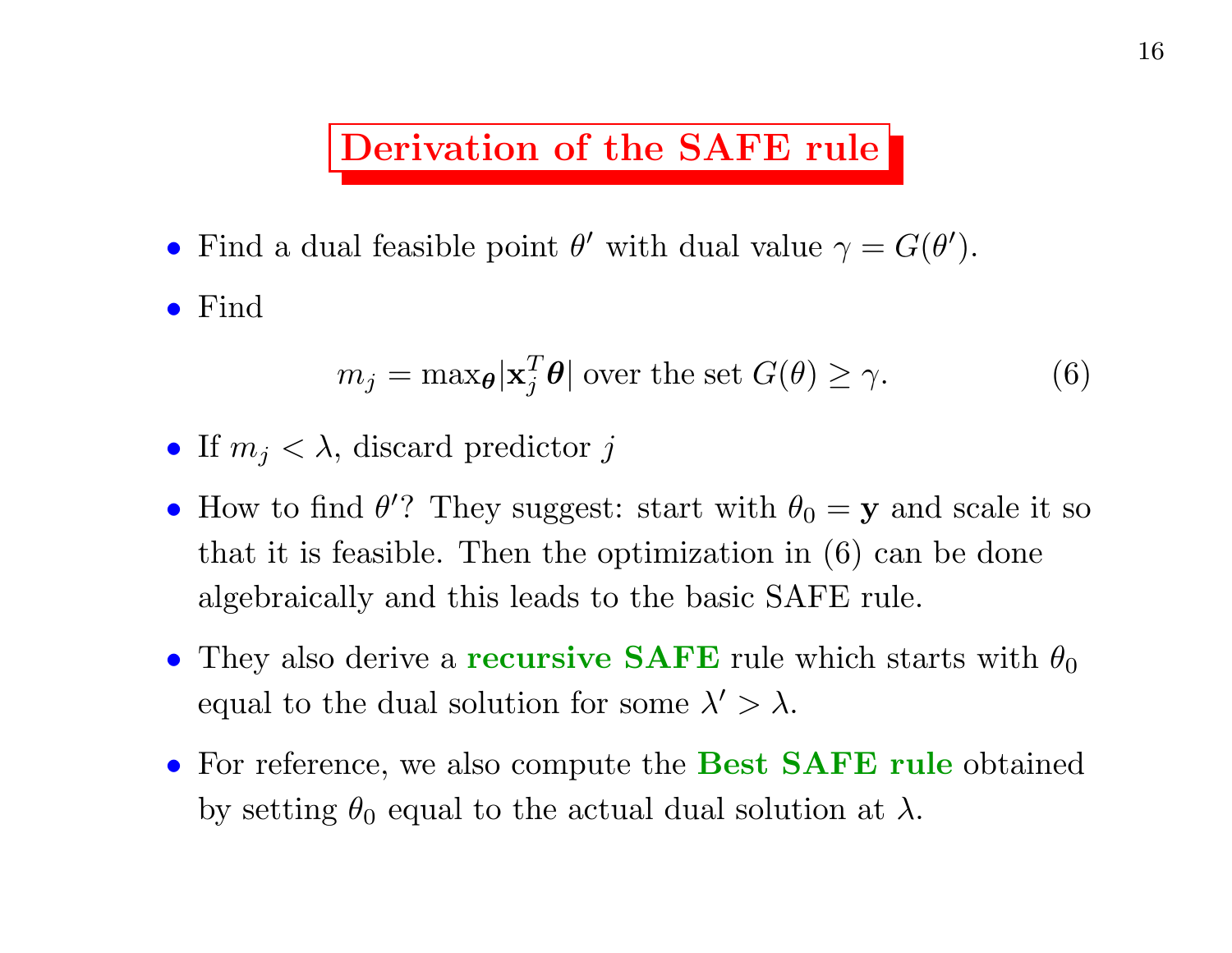## Numerical example



(Doesn't depend on much on the correlation between predictors)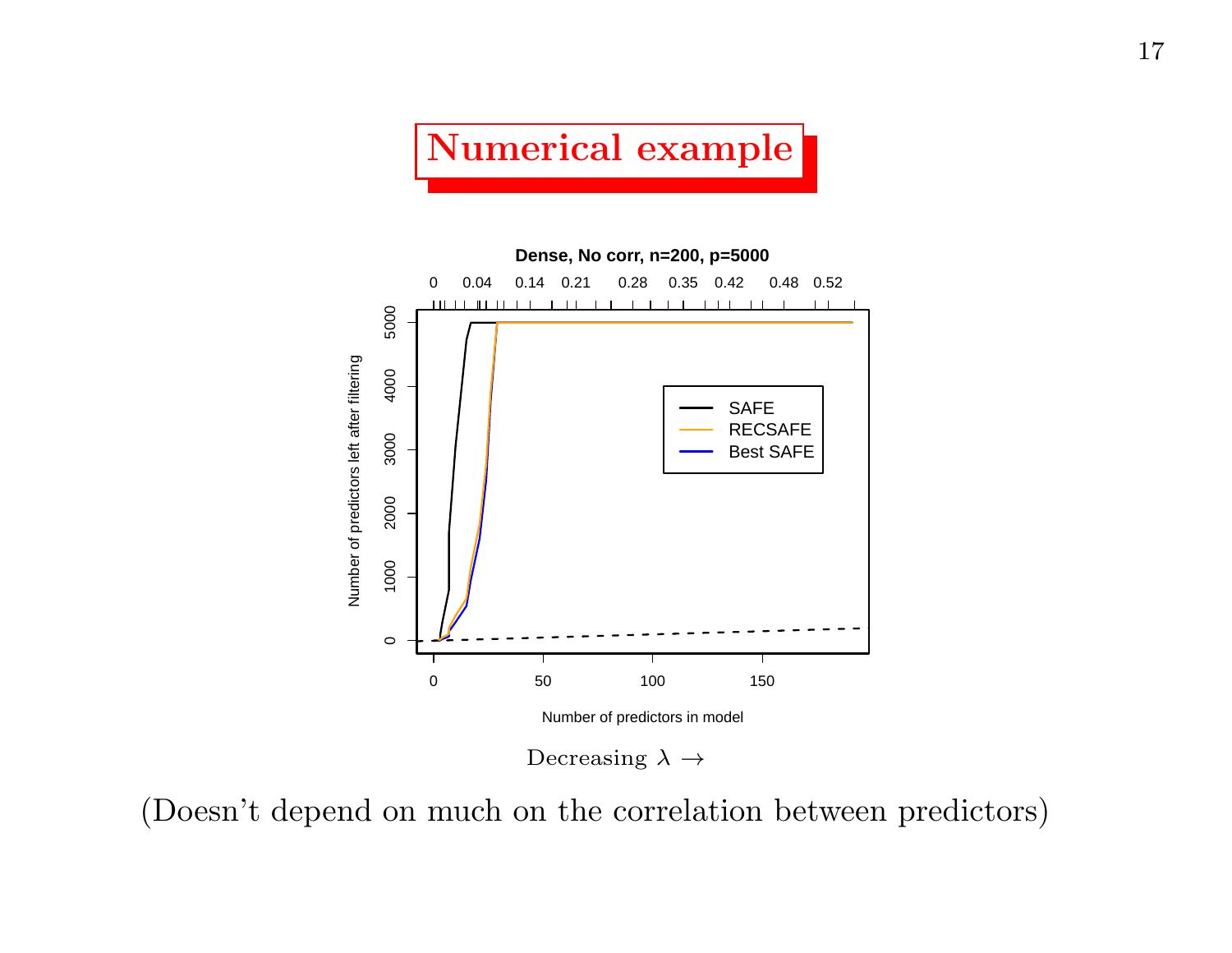## Summary of SAFE rules

- provably correct, somewhat useful
- can be extended to other settings (messy)
- to improve them significantly (discard more predictors), have to allow occasional violations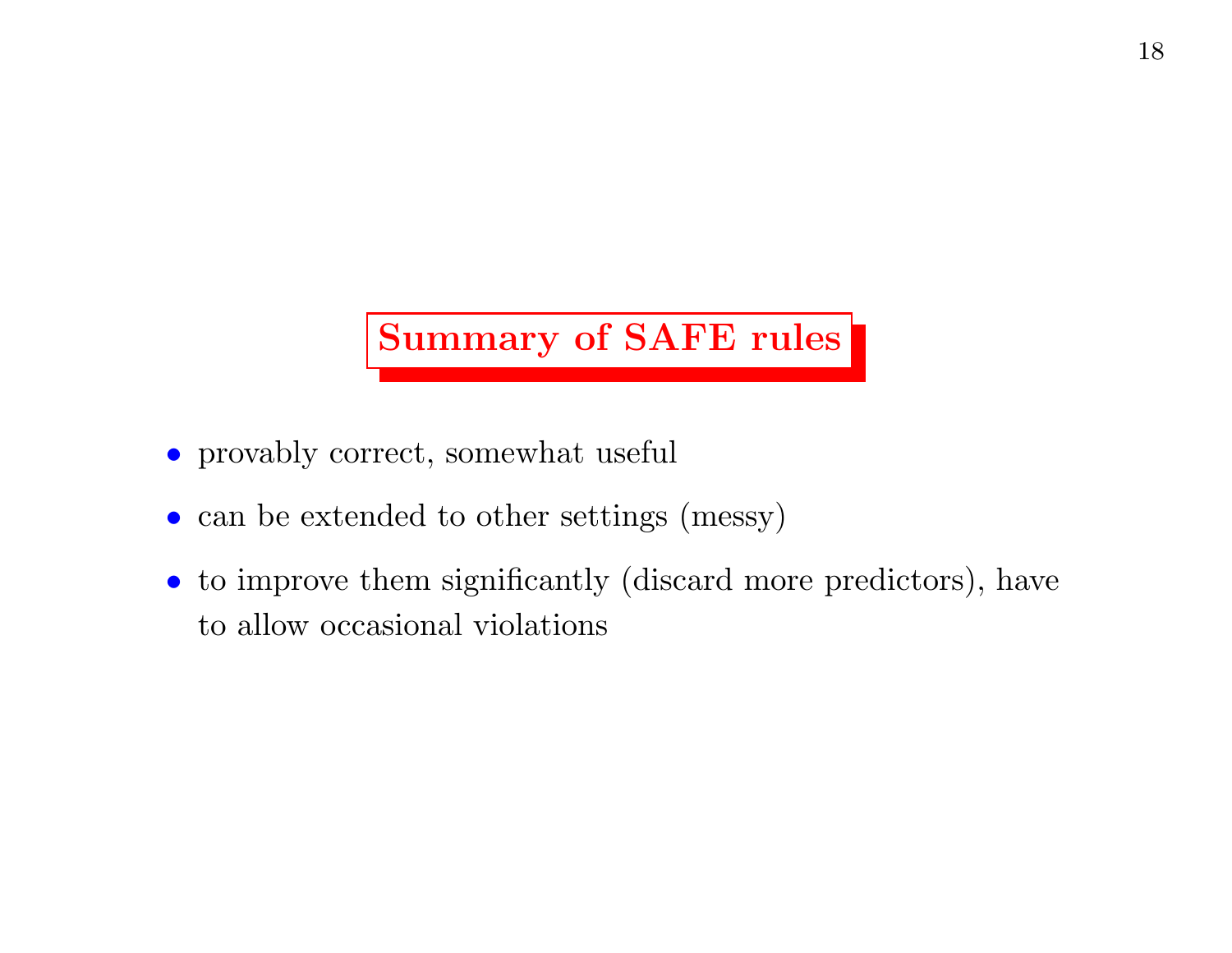# Strong rules

• Basic (global) rule

$$
\begin{array}{rcl}\n|\mathbf{x}_j^T \mathbf{y}| & < & 2\lambda - \lambda_{\text{max}} \\
& = & \lambda - (\lambda_{\text{max}} - \lambda),\n\end{array} \tag{7}
$$

where as before  $\lambda_{\text{max}} = \max_j |\mathbf{x}_j^T \mathbf{y}|.$ 

• When the predictors are standardized ( $\|\mathbf{x}_j\|_2 = 1$  for each j), we have  $\lambda_{\text{max}} \le ||\mathbf{y}||_2$ , so that

$$
\lambda - \|\mathbf{y}\|_2 \frac{\lambda_{\max} - \lambda}{\lambda_{\max}} \ \leq \ \lambda - (\lambda_{\max} - \lambda) \ = \ 2\lambda - \lambda_{\max}.
$$

Hence strong bound  $\geq$  SAFE bound (discards more predictors).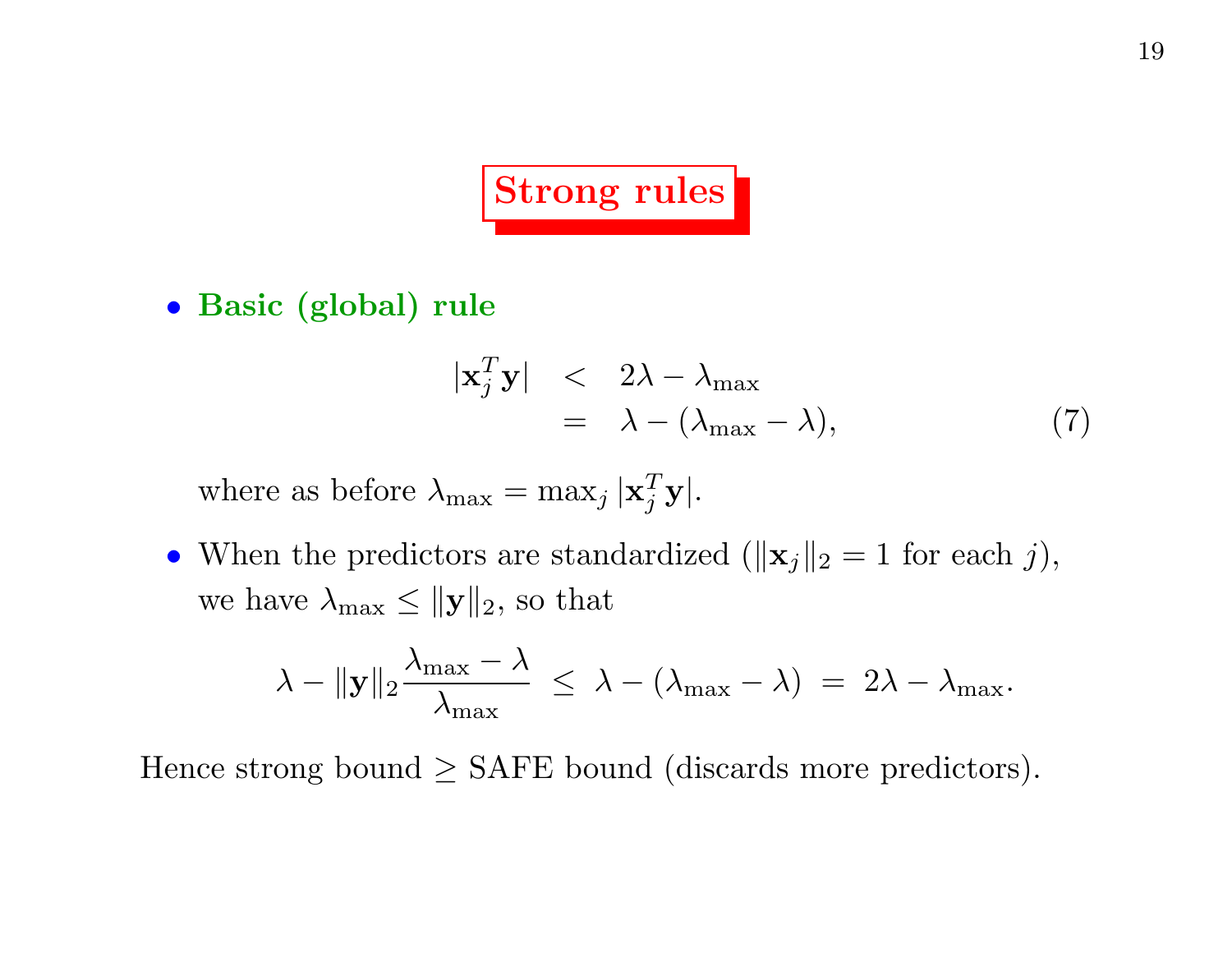#### Basic (global) SAFE and strong bounds

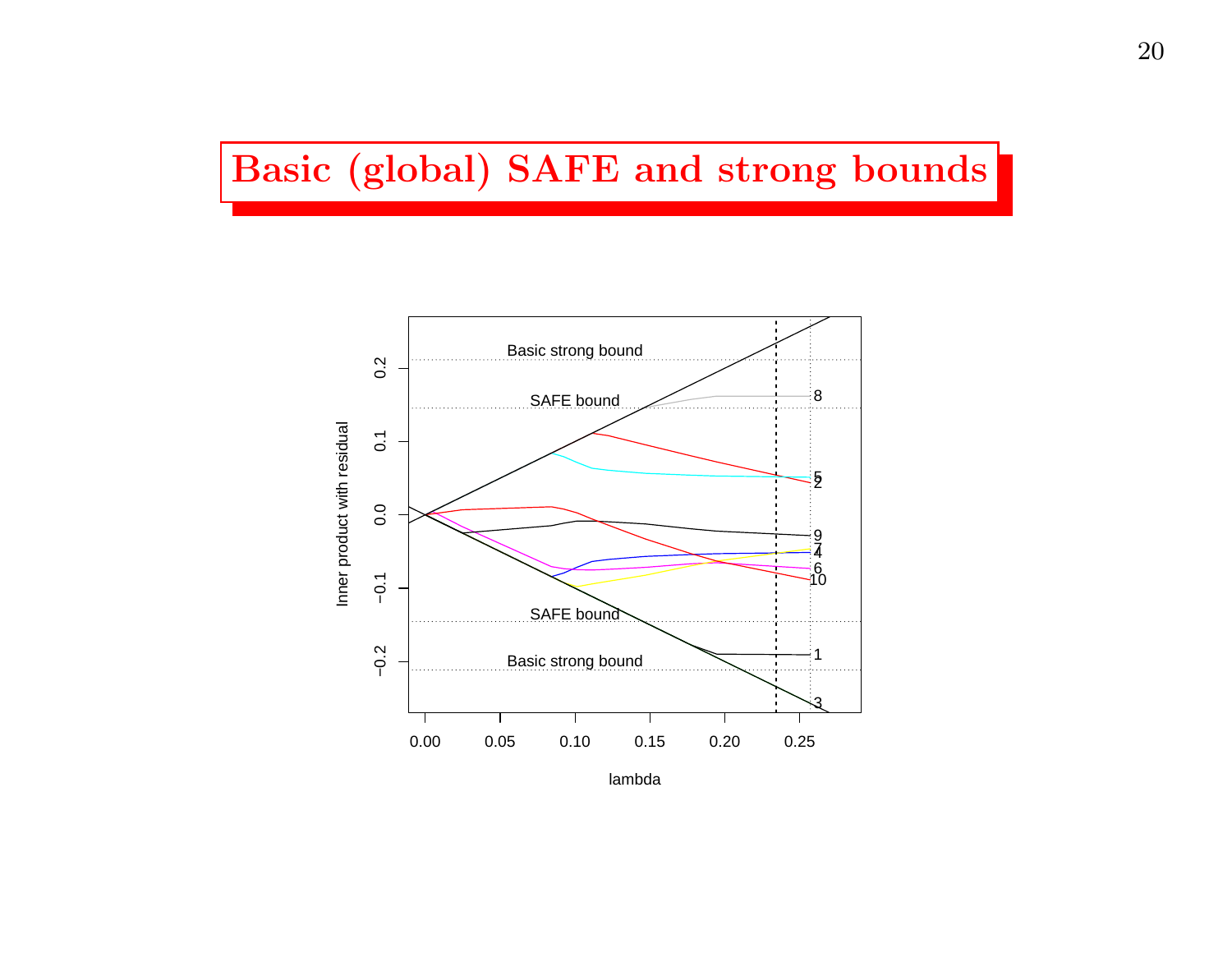#### \*\*\*\*The take-home slide\*\*\*\*

#### Sequential strong rule

• Suppose that we have already computed the solution  $\hat{\boldsymbol{\beta}}(\lambda_0)$  at  $\lambda_0$ , and wish to discard predictors for a fit at  $\lambda < \lambda_0$ . Defining the residual  $\mathbf{r} = \mathbf{y} - \mathbf{X}\hat{\boldsymbol{\beta}}(\lambda_0)$ , our strong sequential rule discards predictor  $j$  if

$$
\begin{array}{rcl}\n|\mathbf{x}_j^T \mathbf{r}| & < & 2\lambda - \lambda_0 \\
& = & \lambda - (\lambda_0 - \lambda)\n\end{array} \tag{8}
$$

• Recall that at  $\lambda$ , the active variables satisfy  $|\mathbf{x}_i^T (\mathbf{y} - \mathbf{X} \hat{\boldsymbol{\beta}}(\lambda))| = \lambda$ . We think of  $(\lambda_0 - \lambda)$  as a "buffer", to allow the inner product to rise as we move from  $\lambda_0$  to  $\lambda$ .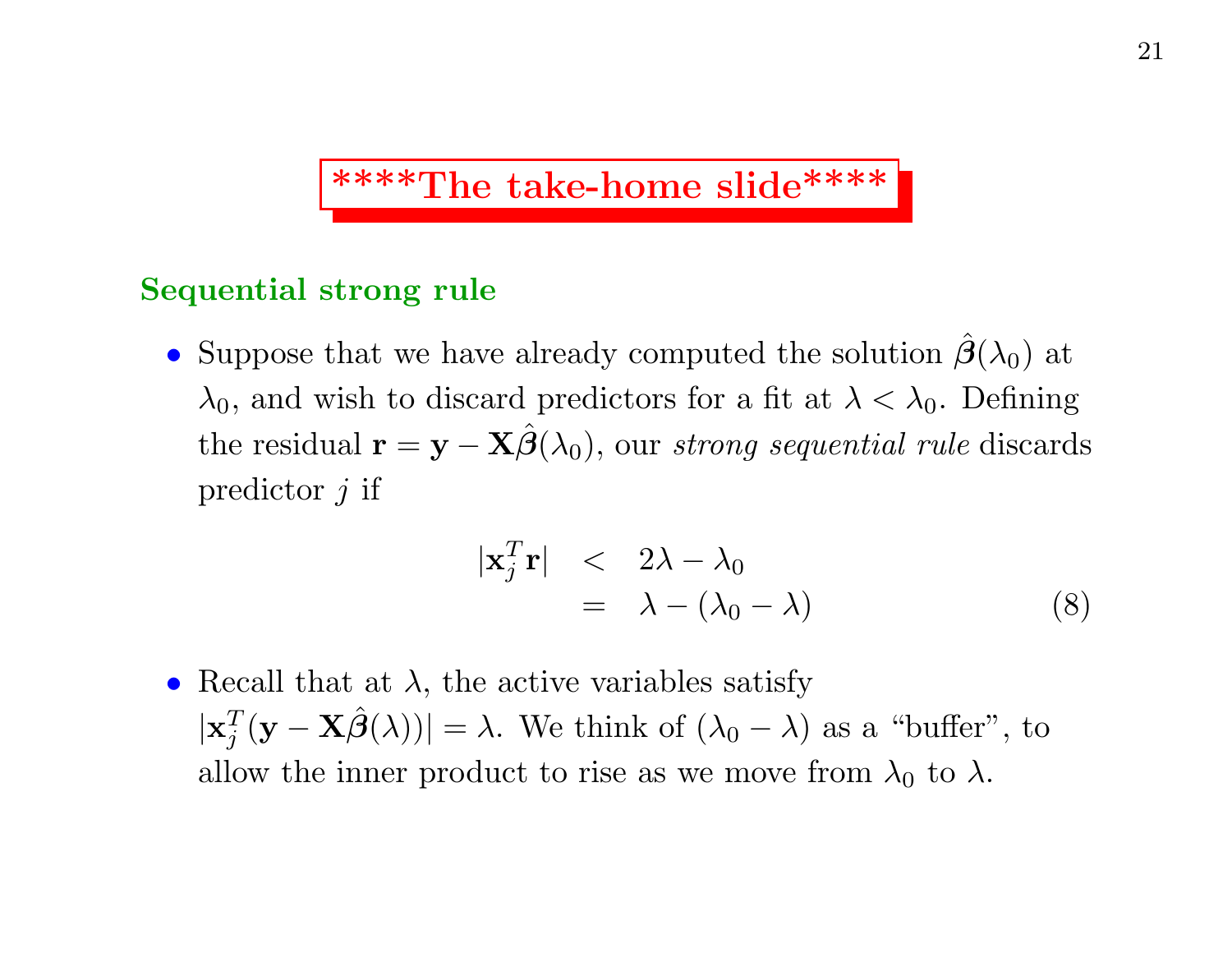#### Strong rules are not foolproof

- For quite a while, we thought they were!
- They can be violated (but rarely)
- Violations seem to occur when  $p \approx N$ , but never when  $p \gg N$ , where they are most needed!
- There are **no violations** in any of the numerical examples in our talk/paper  $(p >> N)$
- Good news- can be complemented with simple checks of the KKT conditions, to ensure exact solution is obtained (details later)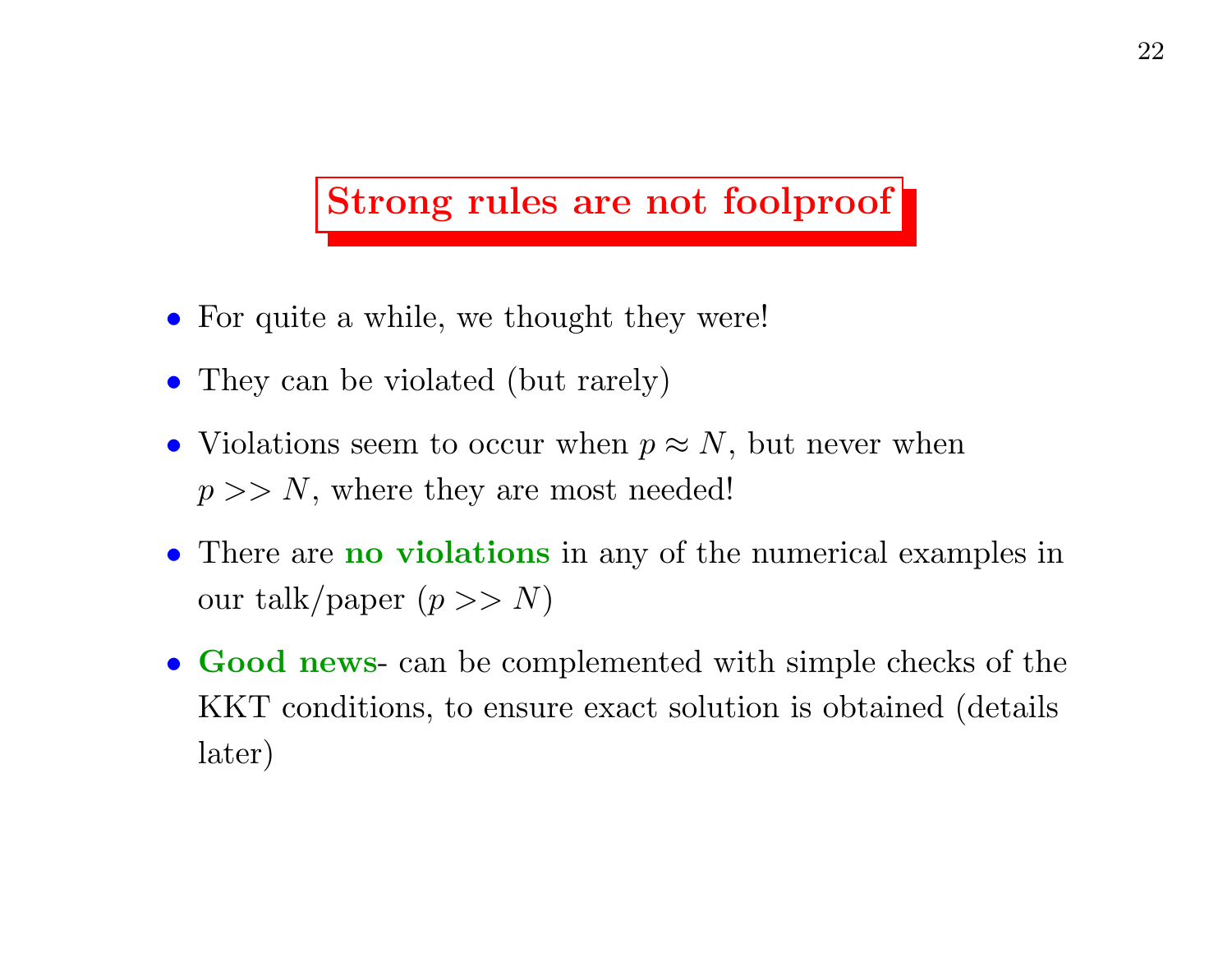#### Numerical example again



(Doesn't depend on much on the correlation between predictors)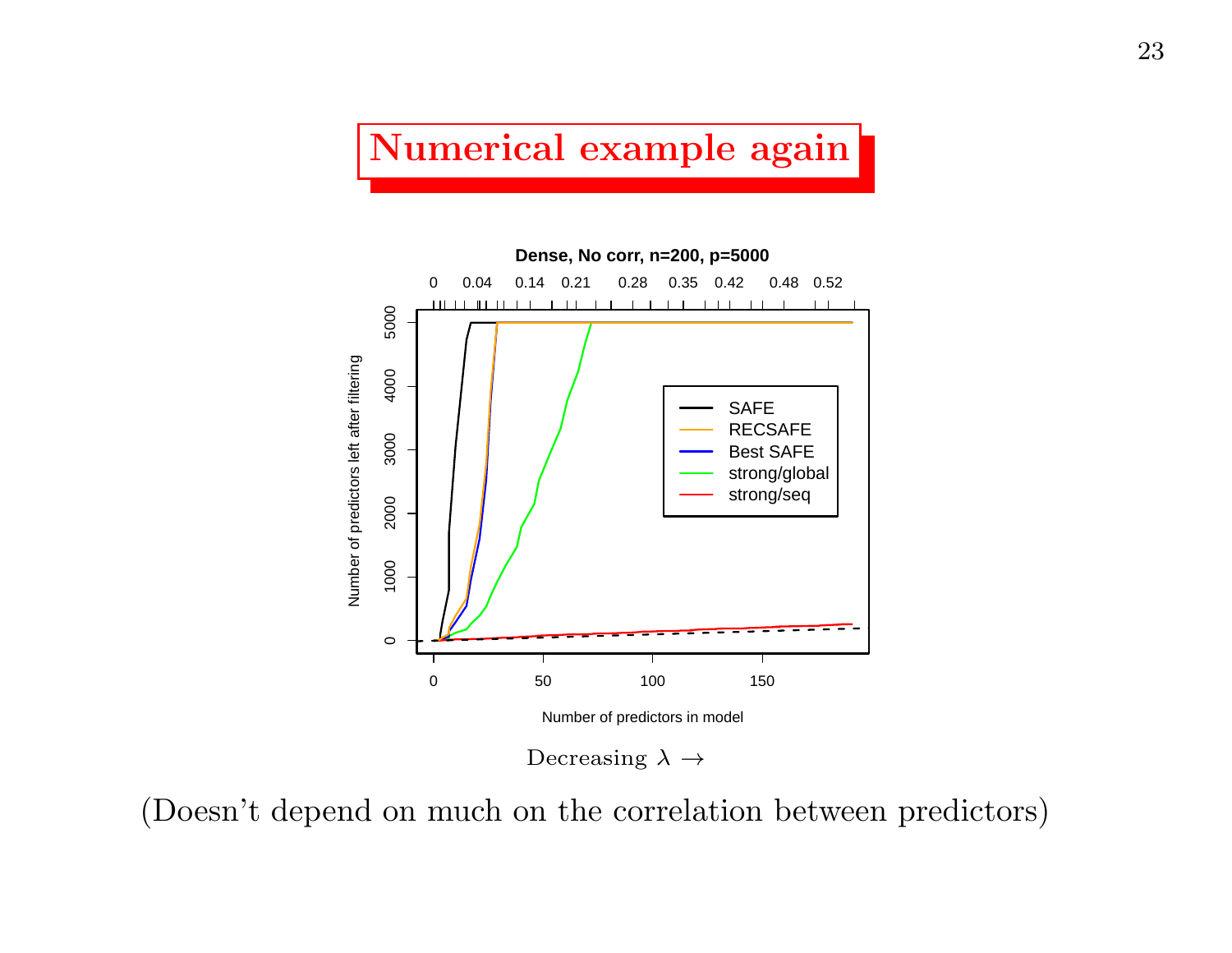Motivation for strong rules

If the slope of inner product as a function of  $\lambda$  is less than or equal to 1 in absolute value, then it can't change more than  $\lambda_{\text{max}} - \lambda_1$  as we move from  $\lambda_{\text{max}}$  to  $\lambda_1$ . (Proof omitted).

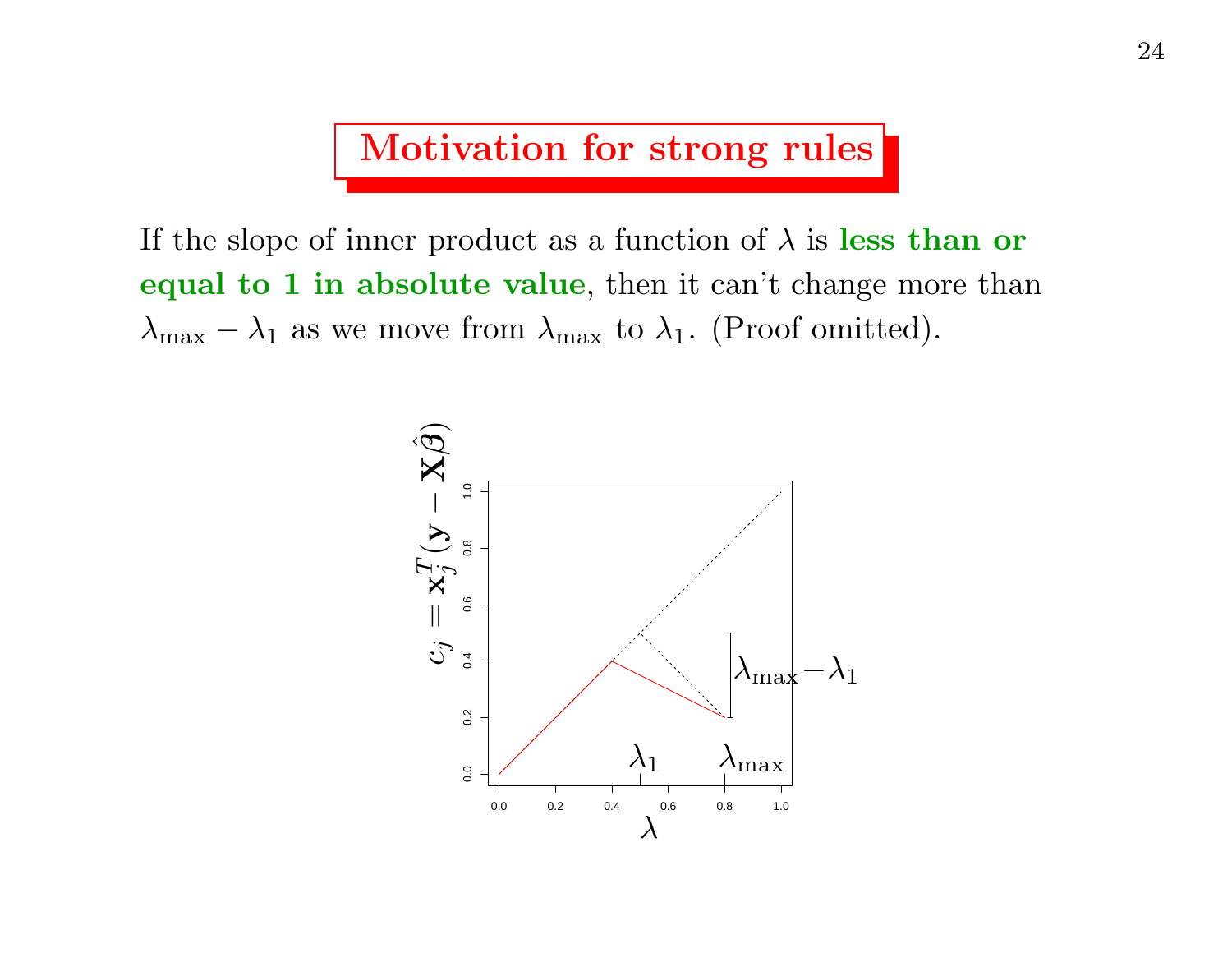Where does unit slope condition come from?

or why it can pay to be sloppy at math!! Recall the KKT conditions

$$
c_j(\lambda) = \mathbf{x}_j^T(\mathbf{y} - \mathbf{X}\boldsymbol{\beta}) = \lambda \cdot s_j \tag{9}
$$

where  $s_j \in \text{sign}(\beta_j)$ . Then

 $\bullet$ 

$$
c_j'(\lambda) = s_j(\lambda) \in [-1, 1]
$$
???

• Actually,  $c_j(\lambda) = \mathbf{x}_j^T (\mathbf{y} - \mathbf{X}\boldsymbol{\beta}) = \lambda \cdot s_j(\lambda)$  and by the product rule

$$
c_j'(\lambda) = s_j(\lambda) + \lambda \cdot s_j'(\lambda), \qquad (10)
$$

- for active variables, second term is zero and  $c'_{i}(\lambda) = 1$ .
- for inactive variables, slope bound is a very good heuristic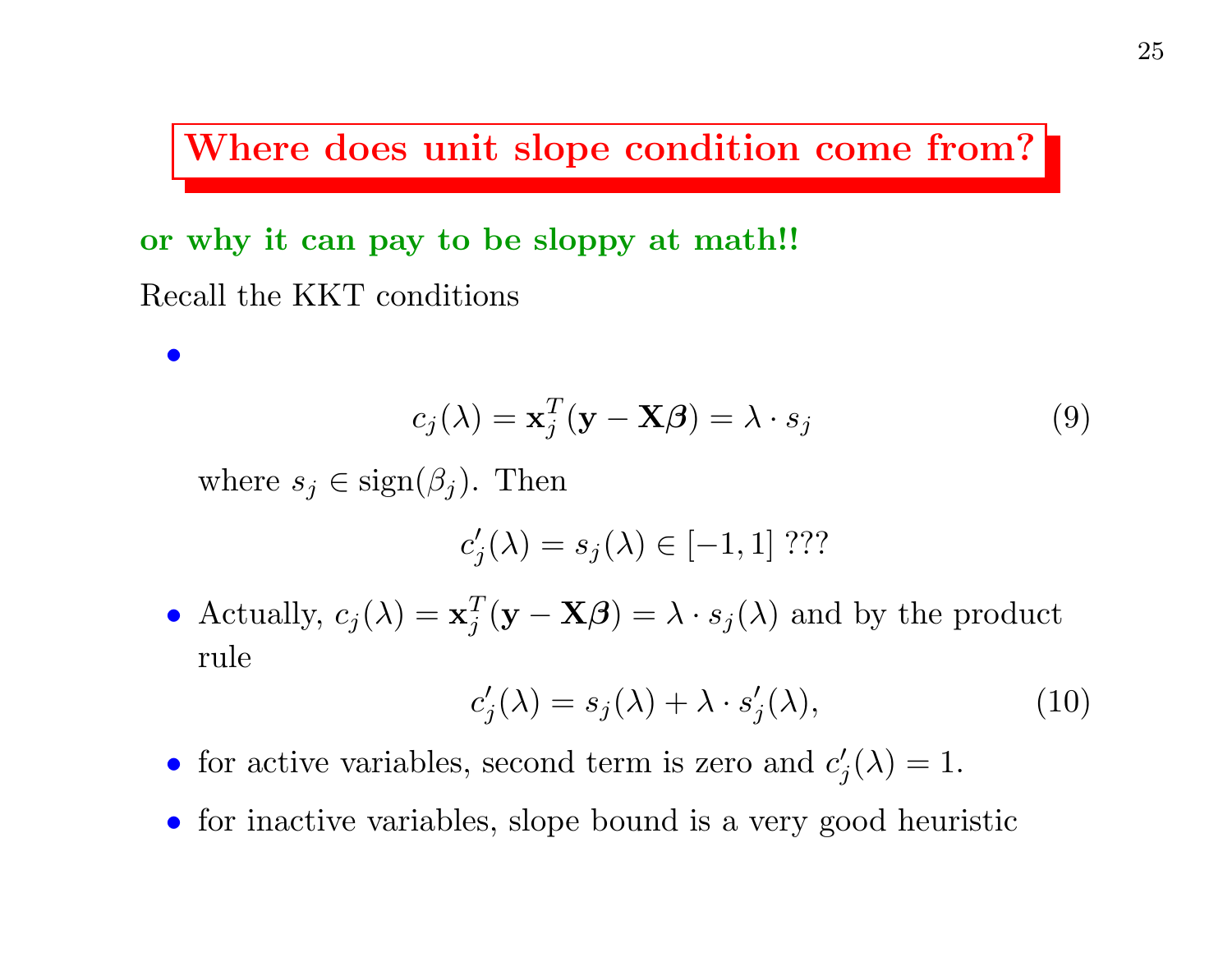#### A violation of the sequential strong rule (Ryan)

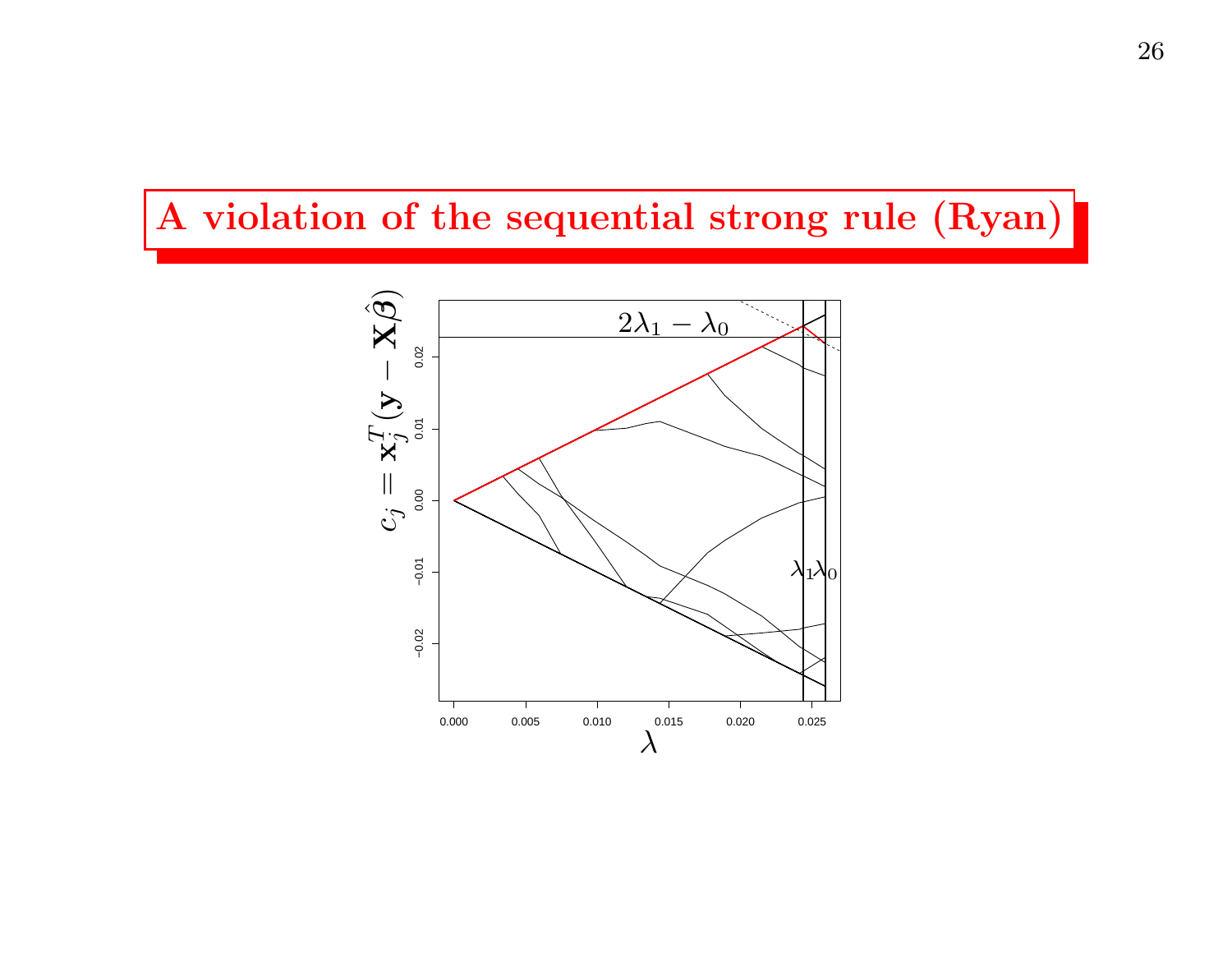#### Frequency of Violations

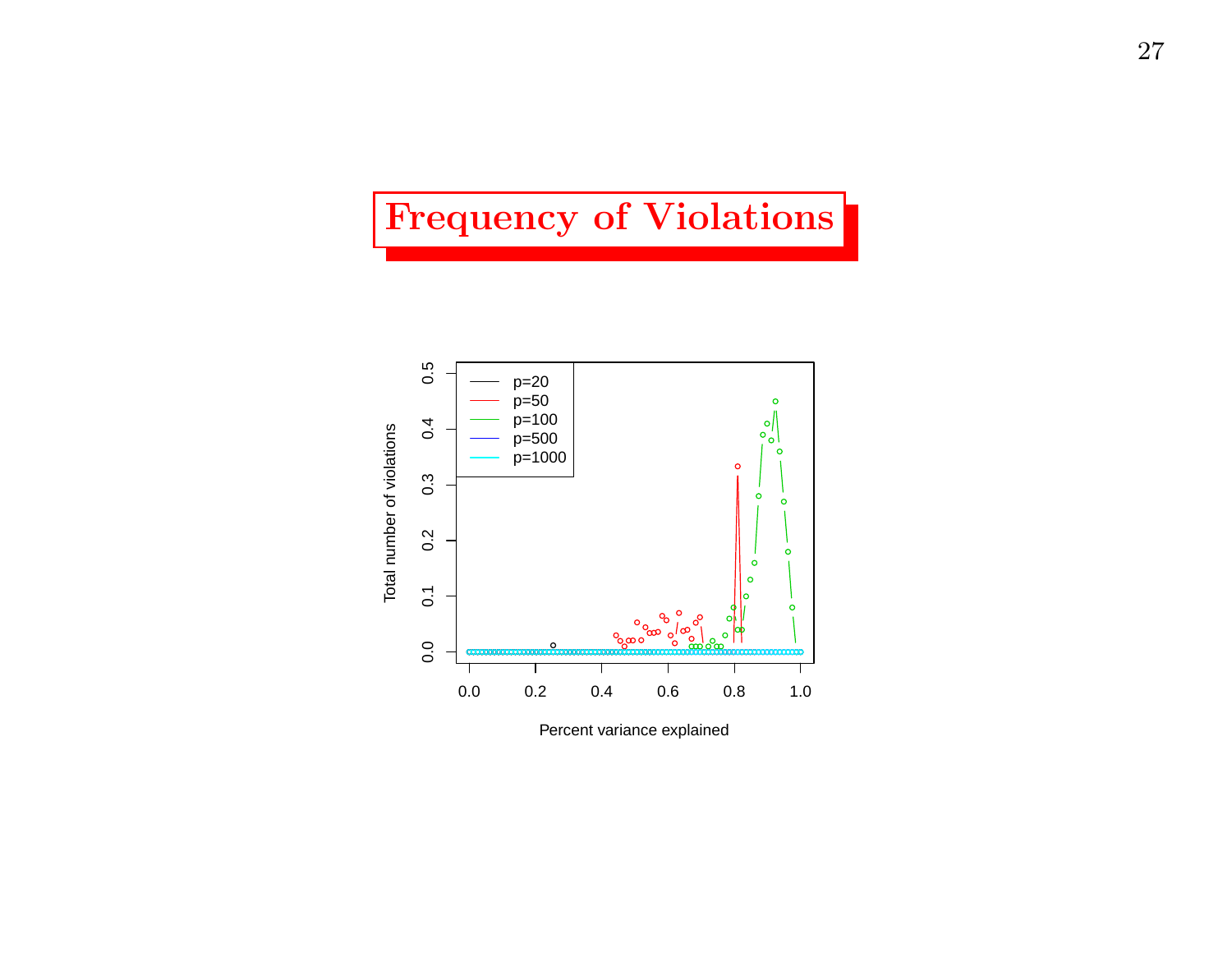#### A sufficient condition for unit slope bound

 $\bullet$ 

 $(X^T X)^{-1}$  is diagonally dominant, (11)

- Follows from the "boundary lemma" in generalized lasso dual path (Ryan Tibshirani and Jon Taylor)
- Interestingly, it is this same condition under which lasso and Dantzig Selector (Candes & Tao) paths are identical (Meinshausen, Rocha, Yu)
- For general **X**, we found that for the Dantzig Selector, the strong rules work well in sparse part of the path, but badly in the dense part.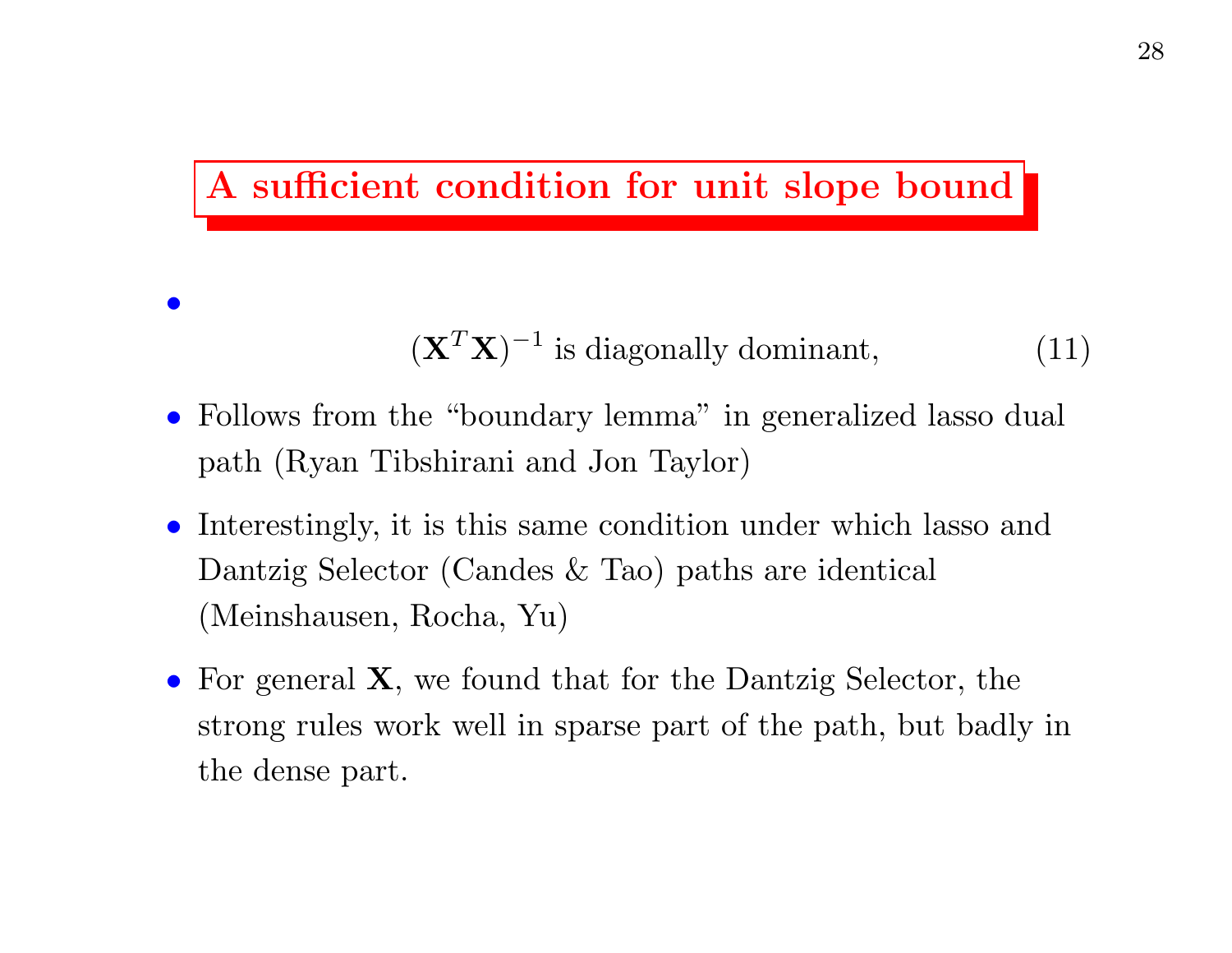## Logistic regression

$$
\mathbf{p}_0 = \mathbf{p}(\hat{\beta}_0(\lambda_0), \hat{\boldsymbol{\beta}}(\lambda_0))
$$

$$
|\mathbf{x}_j^T(\mathbf{y} - \mathbf{p}_0)| < 2\lambda - \lambda_0.
$$
 (12)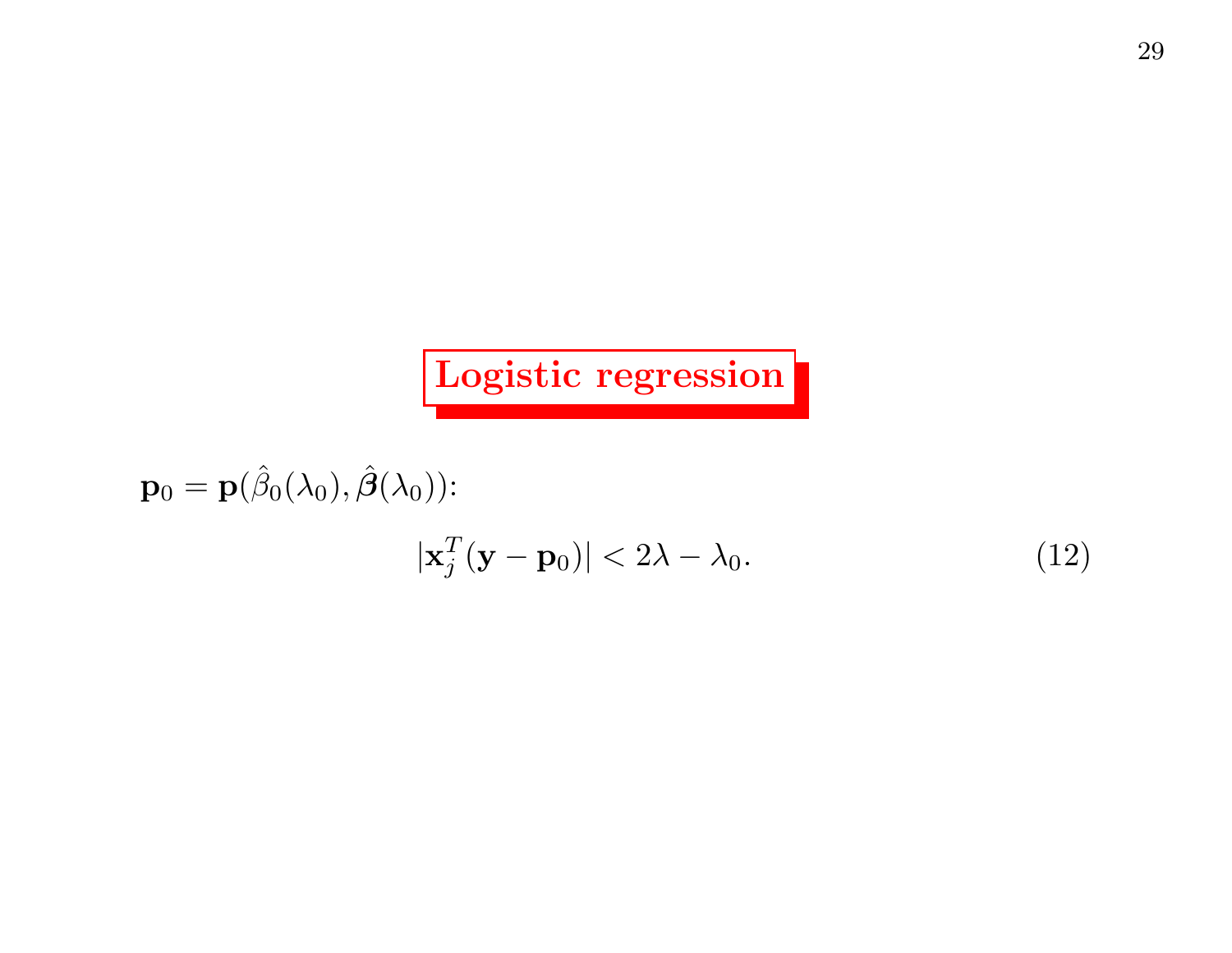Newsgroup data

#### $N = 11, 314, p = 777, 811, X$  sparse





Number of predictors in model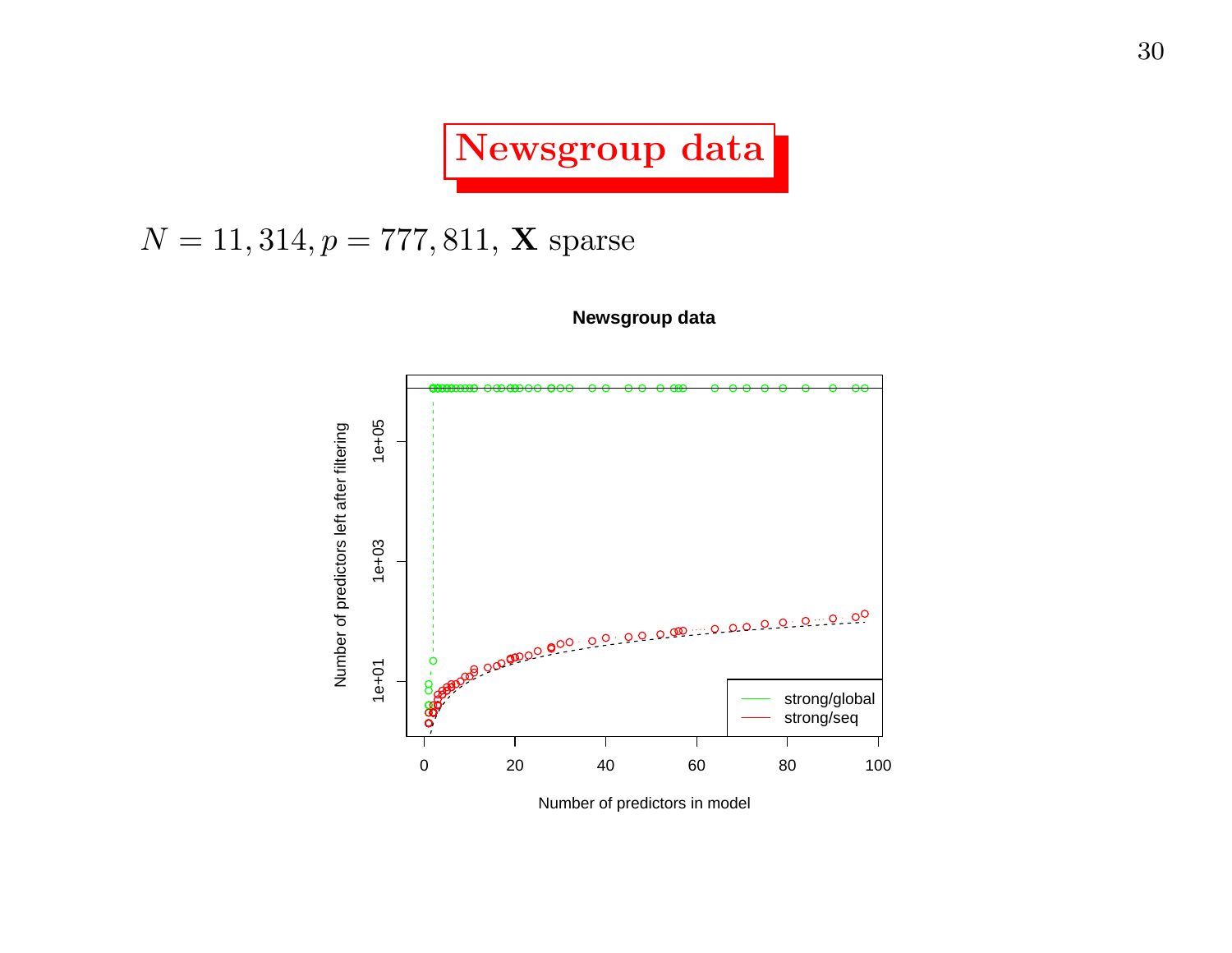#### Implementing the sequential strong rule

- For use with any generic optimizer; have to guard against possible violations
- Given a solution  $\hat{\beta}(\lambda_0)$  and considering a new value  $\lambda < \lambda_0$ , let  $S(\lambda)$  be the indices of the predictors that survive the screening rule (8): we call this the strong set. Computational approah:
	- 1. Start with just the strong set  $S(\lambda)$ .
	- 2. Solve the problem at value  $\lambda$  using only the predictors in  $S(\lambda)$
	- 3. Check the KKT conditions at the solution for all predictors. If there are no violations, we are done. Otherwise add the predictors that violate the KKT conditions to the strong set and repeat  $(2),(3)$ .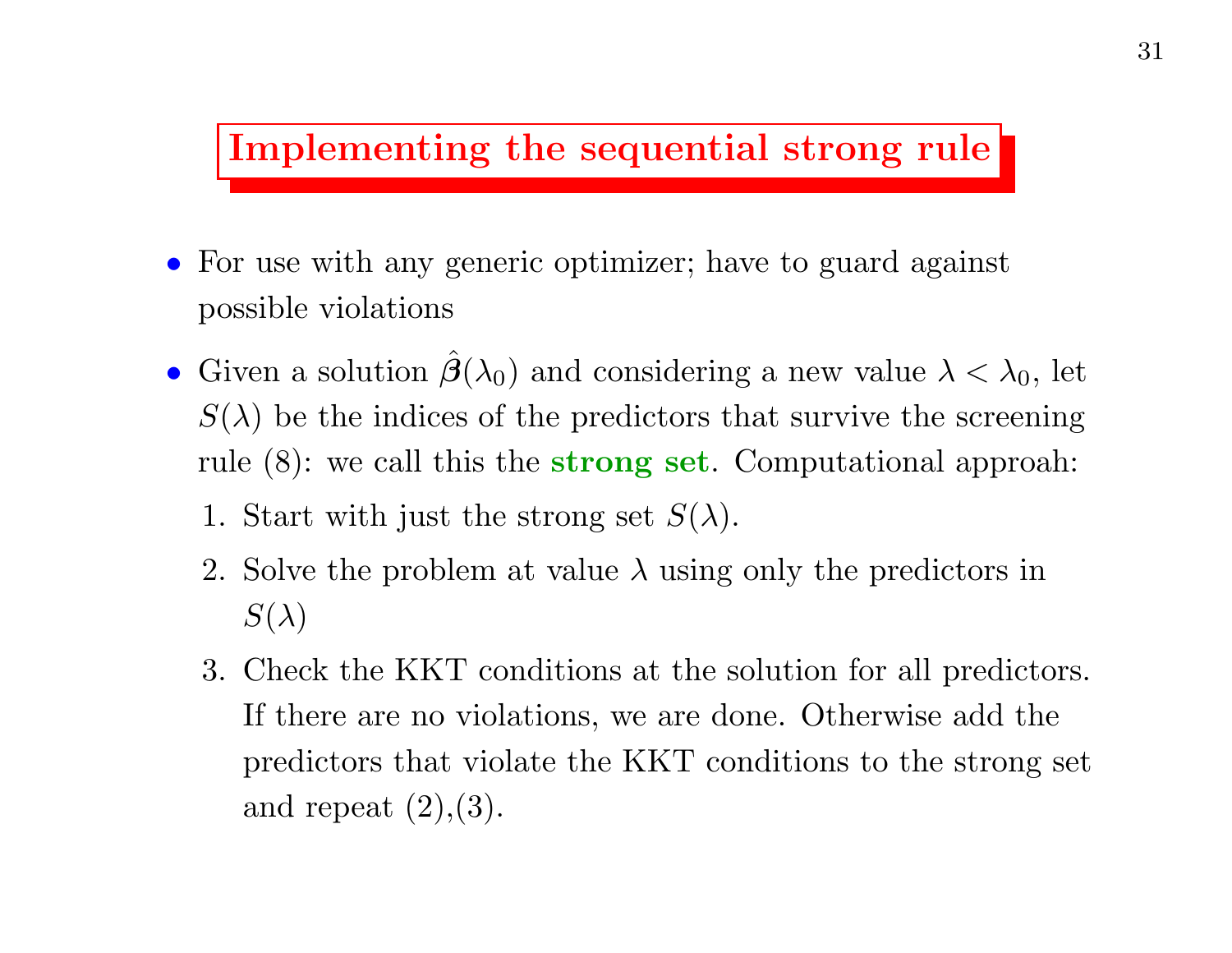#### Application to generalized gradient algorithm

• For lasso, basic iteration is

$$
\hat{\beta} \leftarrow S_{t,\lambda}(\beta + t \cdot \mathbf{X}^T(\mathbf{y} - \mathbf{X}\beta))
$$

where  $S$  is the soft-threshold operator,  $t$  is a stepsize.

- Speedup: when  $p > N$ , reduces Np per iteration to  $\approx N^2$
- Numerical example: generalized gradient with approximate backtracking applied to lasso,  $N = 100$ . 100 values of  $\lambda$ spanning the entire relevant range.

|                                                                                                         |  |  | 500 1000 5000 10000 p=500, N=1000 |
|---------------------------------------------------------------------------------------------------------|--|--|-----------------------------------|
| $\frac{1}{2}$ speedup factor $\left( \frac{2.7}{2.7} \right)$ 4.6 $\left( \frac{9.6}{2.5} \right)$ 15.5 |  |  | 1.9                               |

Similar results for Nesterov's momentum method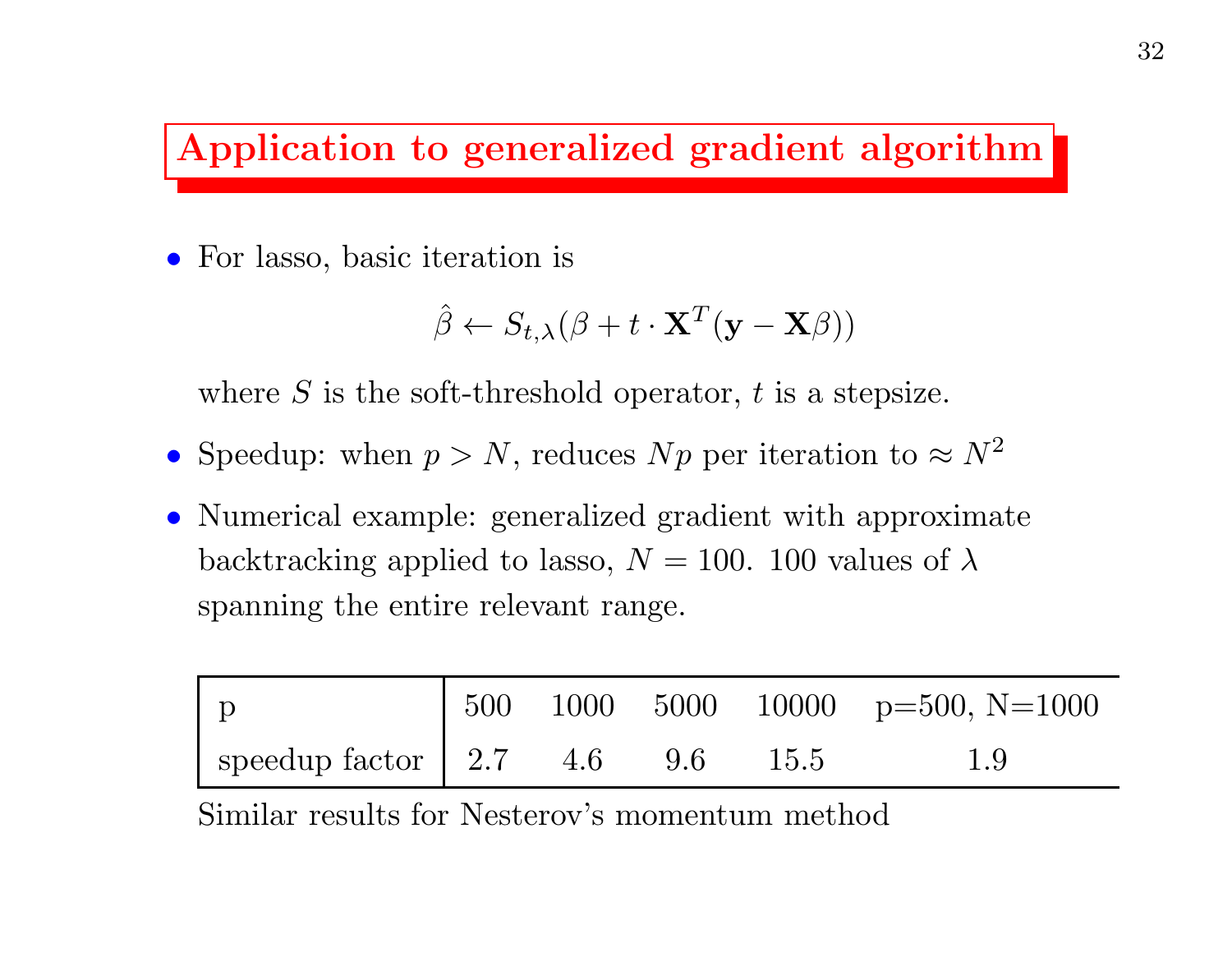### Implementation in glmnet

- Our **glmnet** program uses coordinate descent to solve the lasso, logistic/lasso and related problems. It is one of the fastest computational approaches available.
- It uses coordinate descent over a path of decreasing  $\lambda$  values with warm starts and an active set strategy- iteration is first done over variables that have ever had <sup>a</sup> non-zero coefficient for some earlier value of  $\lambda$
- active set strategy is very effective
- Typically

active set  $\subset$  strong set,

and so we use them both.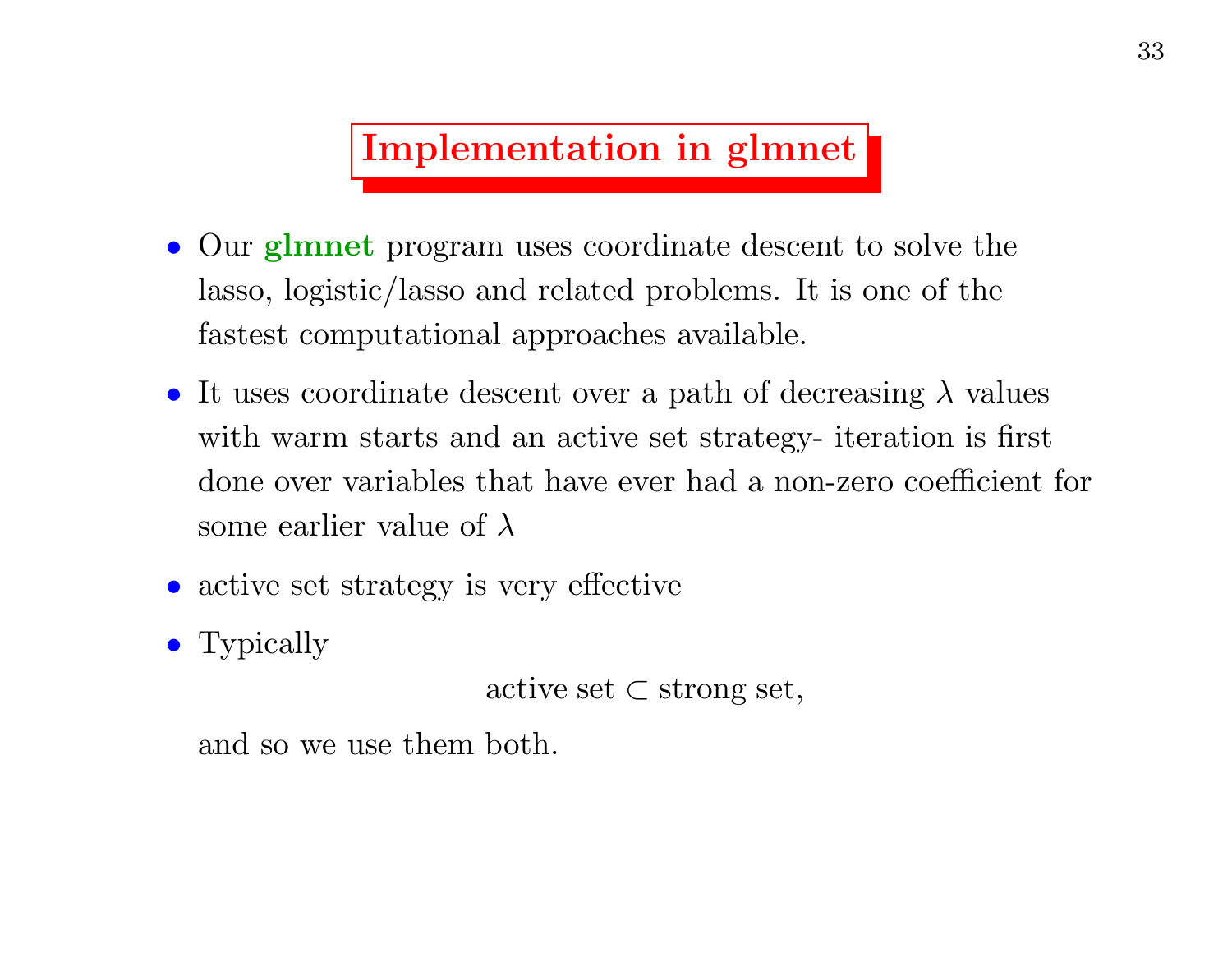# Glmnet timings

**Lasso**,  $p = 100,000$  predictors,  $N = 200$  observations, 30 nonzero coefficients; In the rightmost column, the data matrix is sparse, consisting of just zeros and ones, with 0.1% of the values equal to 1. There are  $p = 50,000$  predictors,  $N = 500$  observations, with 25% of the coefficients nonzero, having a Gaussian distribution; signal-to-noise ratio equal to 4.3.

| Method                                      | Population correlation |  |  |                      |                          |  |
|---------------------------------------------|------------------------|--|--|----------------------|--------------------------|--|
|                                             |                        |  |  |                      | 0.0 0.25 0.5 0.75 Sparse |  |
| glmnet                                      |                        |  |  | 4.07 6.13 9.50 17.70 | 4.14                     |  |
| with seq-strong $\vert$ 2.50 2.54 2.62 2.98 |                        |  |  |                      | 2.52                     |  |

Average time in seconds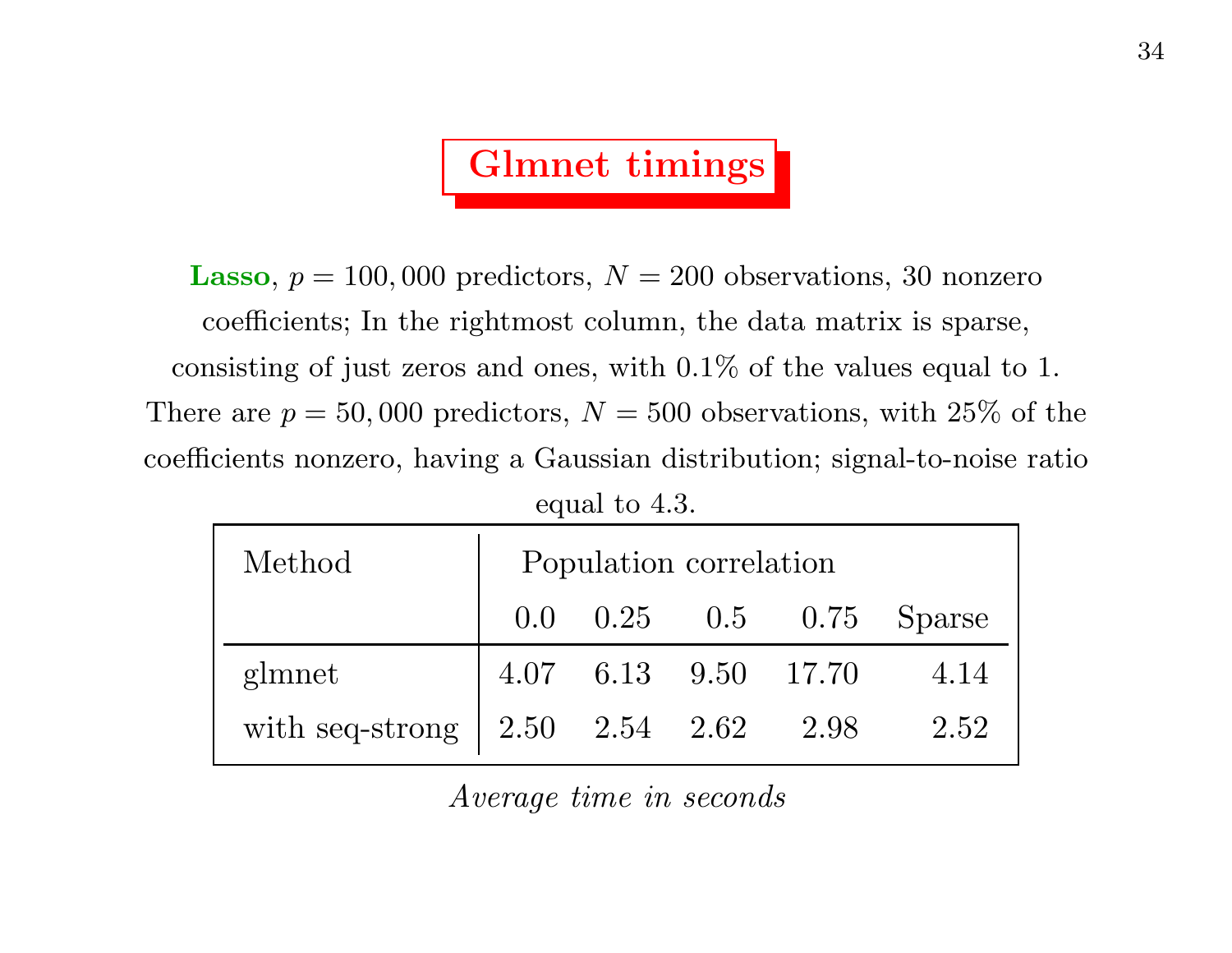Glmnet timings (seconds) fitting <sup>a</sup> lasso/logistic regression problem.

Here the data matrix is sparse, consisting of just zeros and ones, with 0.1% of the values equal to 1. There are  $p = 50,000$  predictors,  $N = 800$ observations, with 30% of the coefficients nonzero, with the same value

| Method          | Population correlation |                  |       |  |  |  |
|-----------------|------------------------|------------------|-------|--|--|--|
|                 | 0.0                    | 0.5              | 0.8   |  |  |  |
| glmnet          |                        | 11.71 12.41      | 12.69 |  |  |  |
| with seq-strong |                        | 6.31 9.491 12.86 |       |  |  |  |

and signs alternating; Bayes error equal to 3%.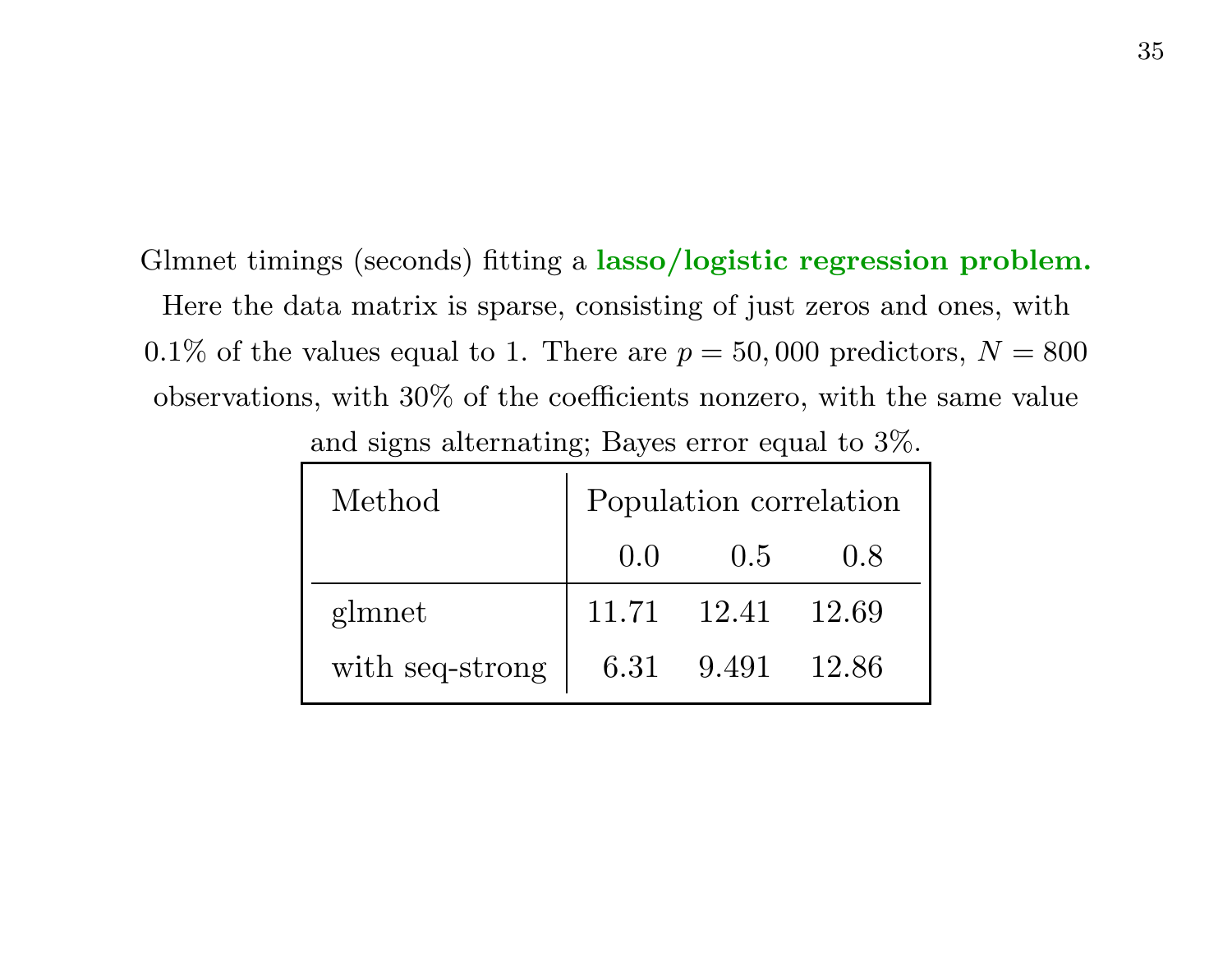#### Strong rules for general problems

• Suppose that we have a convex problem of the form

$$
\text{minimize}_{\boldsymbol{\beta}} \left[ f(\boldsymbol{\beta}) + \lambda \cdot \sum_{k=1}^{K} g(\boldsymbol{\beta}_j) \right]
$$
 (13)

where  $f$  and  $g$  are convex functions,  $f$  is differentiable and  $\boldsymbol{\beta} = (\beta_1, \beta_2, \dots \beta_K)$  with each  $\beta_k$  being a scalar or vector.

• Then following the same logic as before, we can derive the general strong rule

$$
||\frac{f(\hat{\beta}_{0k})}{d\beta_k}||_q < (1+A)\lambda - A\lambda_0
$$
\n(14)

where  $A$  is a bound on the subgradient variable for  $g$ .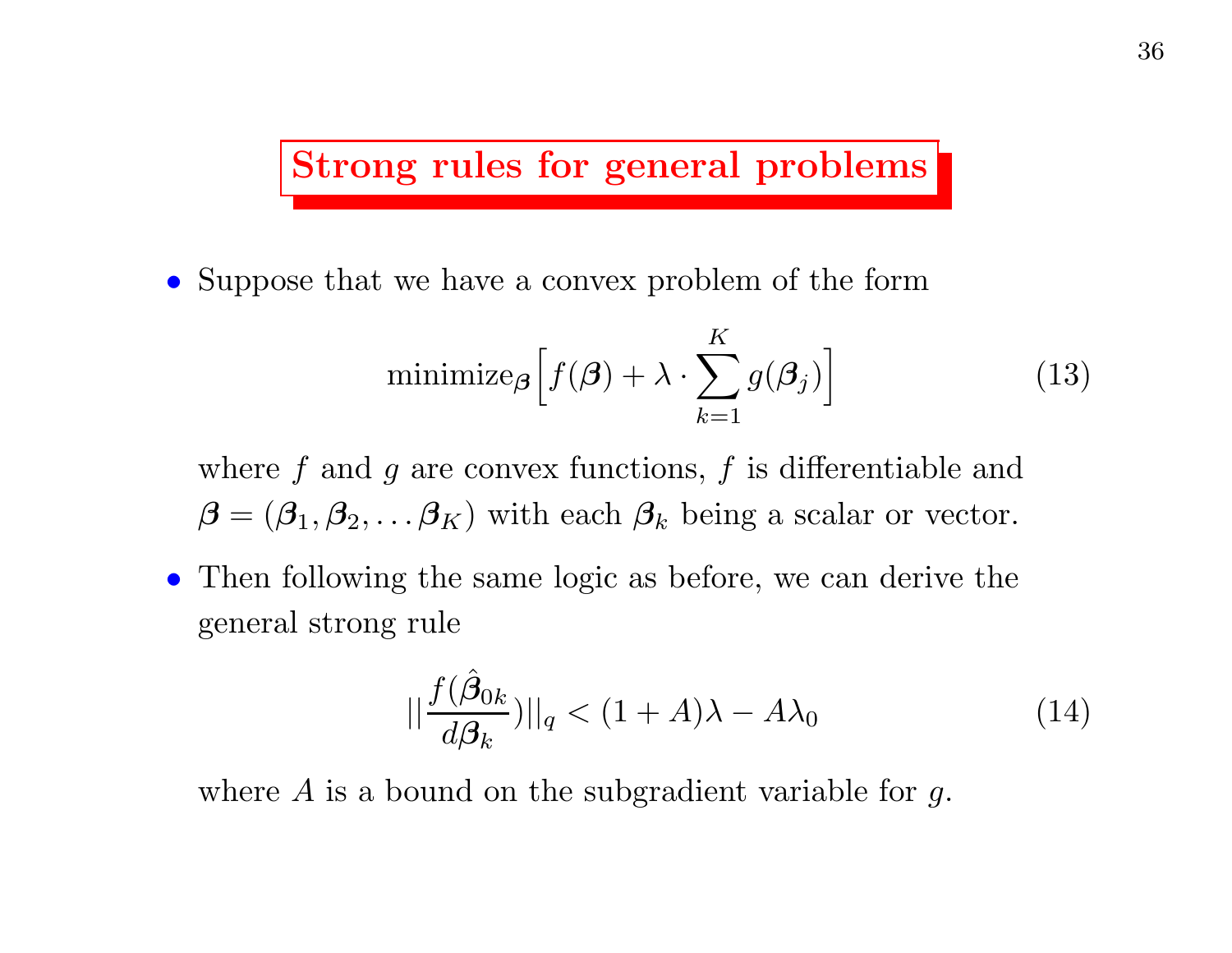#### Graphical lasso for sparse covariance estimation

37

Observed covariance matrix S. Maximize the penalized log-likelihood:

$$
\log \det \Sigma + \operatorname{tr}(S\Sigma^{-1}) - \lambda \cdot |\Sigma^{-1}|_1
$$

Graphical lasso uses blockwise coordinate descent, one row/col at <sup>a</sup> time. Strong rule discards an entire row/column at once:  $\max|\hat{\sigma}_{12}^0 - s_{12}| < 2\lambda - \lambda_0.$ 

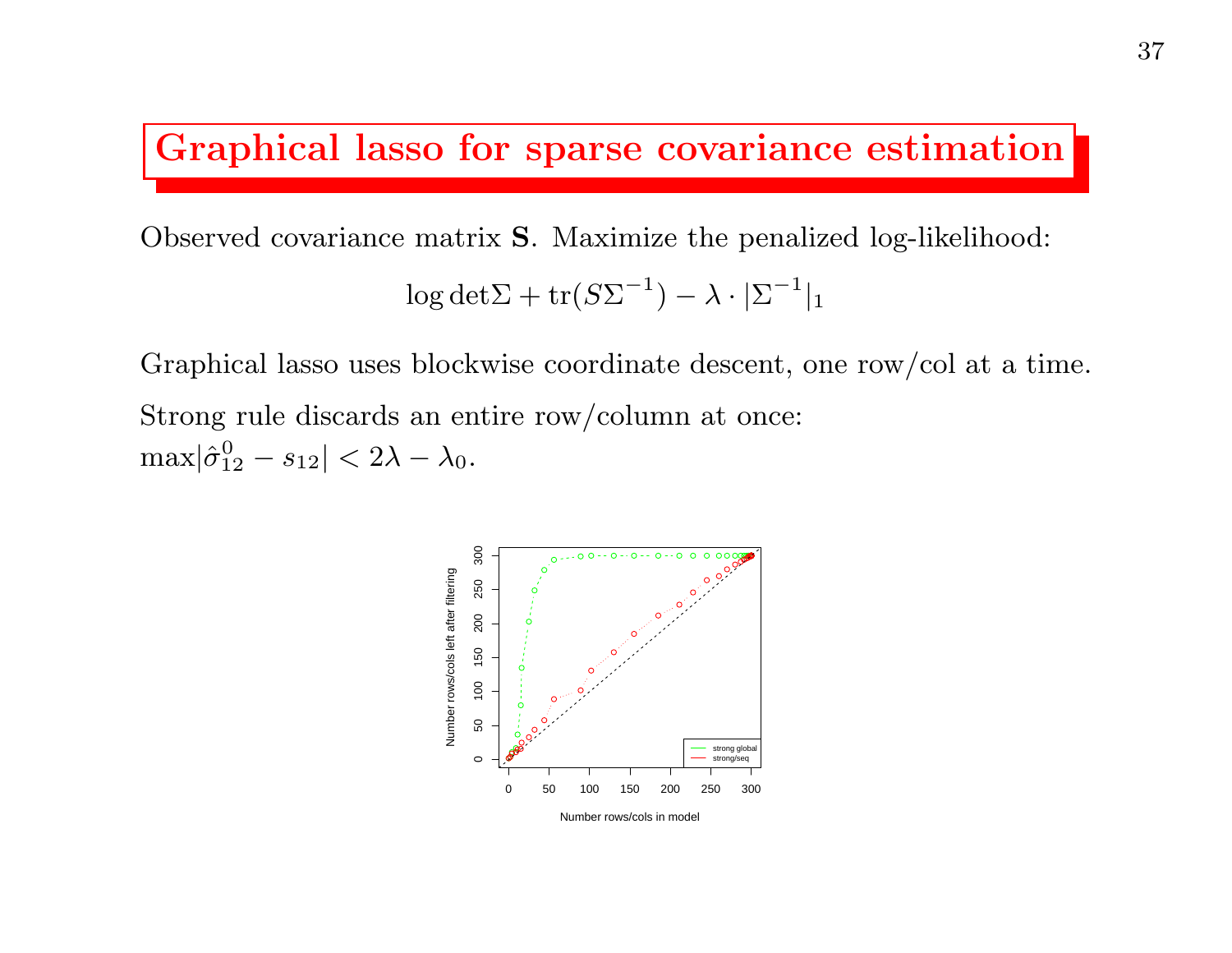#### Final comments

- Can apply these ideas to other problems, eg. matrix completion (Rahul Mazunder, Trevor Hastie), group lasso, adaptive lasso etc.
- Application to other model selection problems?
- Why does strong rule "never" fail when  $p >> N$ ?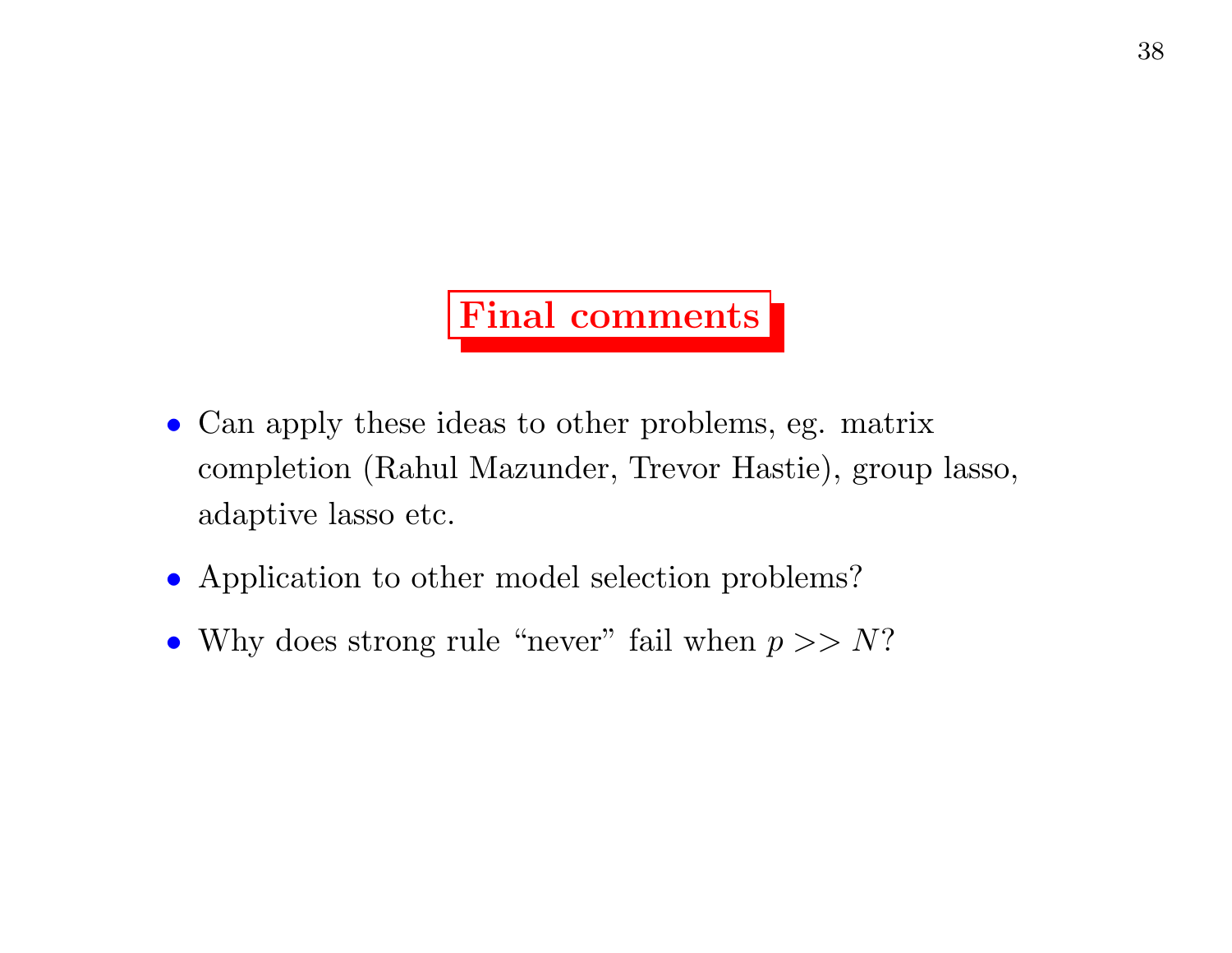#### Predicted questions from audience

- 1. What exactly is plotted on the horizontal axis?
- 2. Does this have something to with a result of Vapnik and Chernovenkis? (first part of <sup>a</sup> multi-part question)
- 3. Isn't this just a restatement of the ergodic theorem?
- 4. I'm sure this must all be an exercise in my Convex Optimization book!